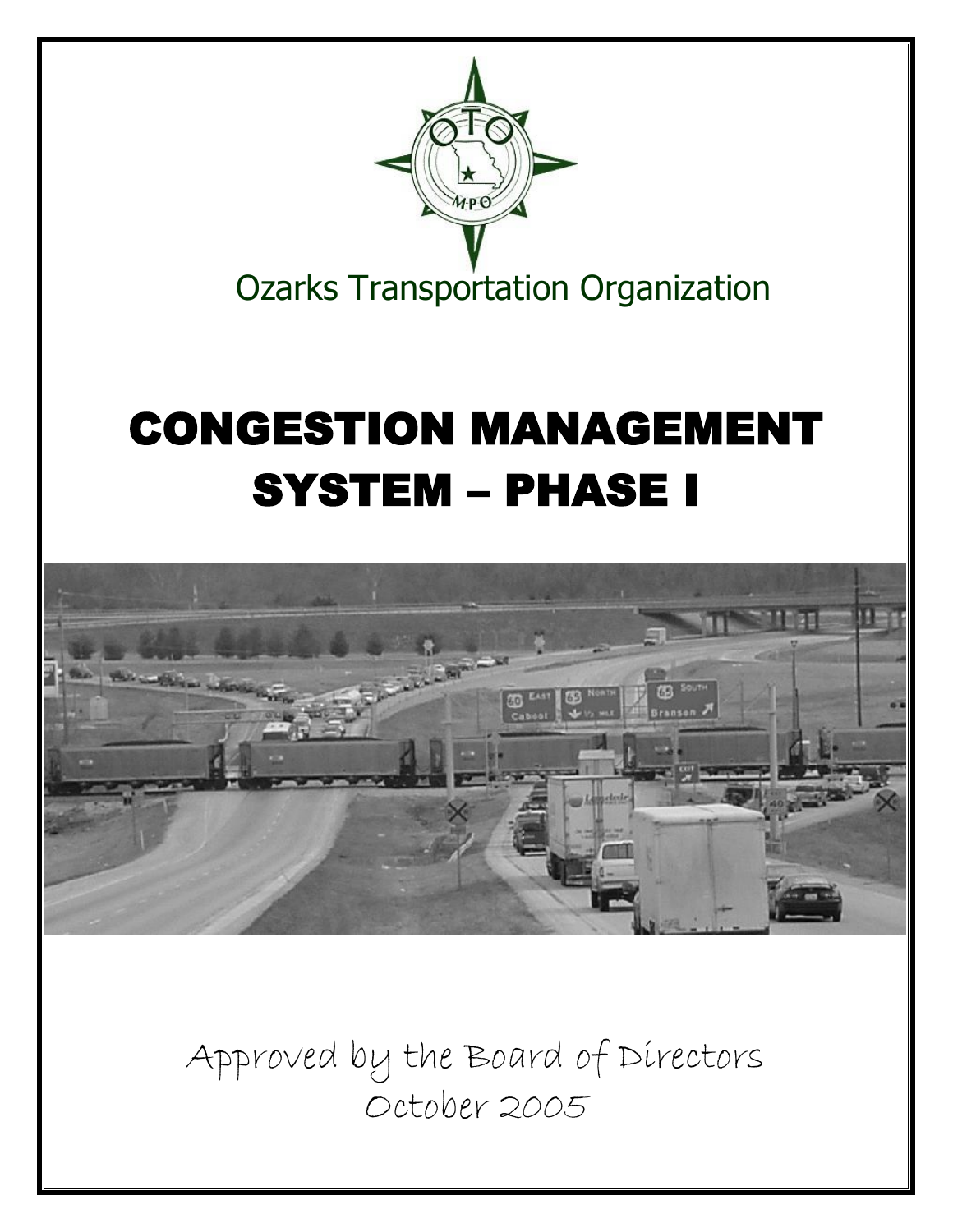

# **Table of Contents**

| <b>Introduction</b>                                                              | $\mathbf{3}$            |
|----------------------------------------------------------------------------------|-------------------------|
| <b>Background</b>                                                                | $\mathbf{3}$            |
| <b>MPO Boundary Map</b>                                                          | $\overline{\mathbf{4}}$ |
| <b>Congestion Management System Process</b>                                      | 5                       |
| <b>Integration into the Planning Framework</b>                                   | 5                       |
| <b>Congestion Management System Definition</b>                                   | $\overline{7}$          |
| <b>Congestion Management System Definition Map</b>                               | 8                       |
| <b>Congestion Identification</b>                                                 | 10                      |
| <b>Congestion Indicators</b>                                                     | 11                      |
| <b>Strategies For Recurring Congestion Mitigation</b>                            | 15                      |
| <b>Mitigation Strategies to Address Non-Recurring Congestion</b>                 | 20                      |
| <b>Phase II Identification of Congested Facilities and Mitigation Strategies</b> | 30                      |
| <b>Phase III System Monitoring and Evaluation</b>                                | 30                      |
| <b>Appendix</b><br><b>Samples of Maps of Identified Congestion</b>               | 31                      |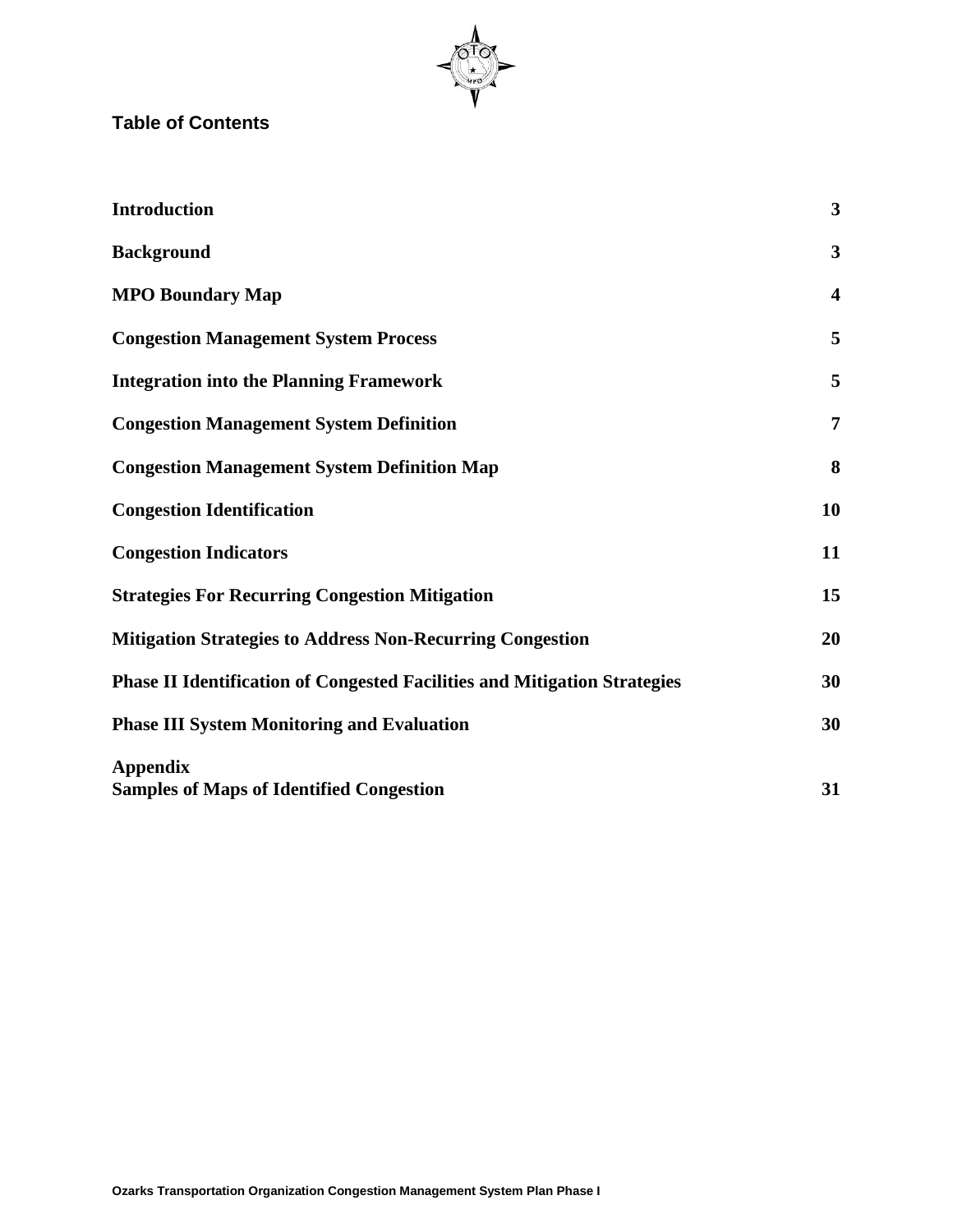

# **Figures**

| <b>Figure 1: Congestion Management System Procedural Overview</b>    | 6                |
|----------------------------------------------------------------------|------------------|
| <b>Tables</b>                                                        |                  |
| <b>Table 1: Incident Types</b>                                       | 9                |
| <b>Table 2: Incident Magnitudes</b>                                  | $\boldsymbol{9}$ |
| <b>Table 3: Available or Ongoing Data Collection</b>                 | 14               |
| <b>Table 4: Options for Reducing Detection and Verification Time</b> | 21               |
| <b>Table 5: Options for Improving Response Time</b>                  | 22               |
| <b>Table 6: Options for Improving Site Management</b>                | 24               |
| <b>Table 7: Options for Reducing Clearance Time</b>                  | 25               |
| <b>Table 8: Options for Improving Motorist Information</b>           | 26               |
| <b>Table 9: Incident Management Actions</b>                          | 27               |
|                                                                      |                  |
|                                                                      |                  |

#### **Maps**

| <b>Map 1: MPO Boundary</b>                            |  |
|-------------------------------------------------------|--|
| <b>Map 2: Congestion Management System Definition</b> |  |

This report was prepared in cooperation with the USDOT, including FHWA and FTA, as well as the Missouri Department of Transportation.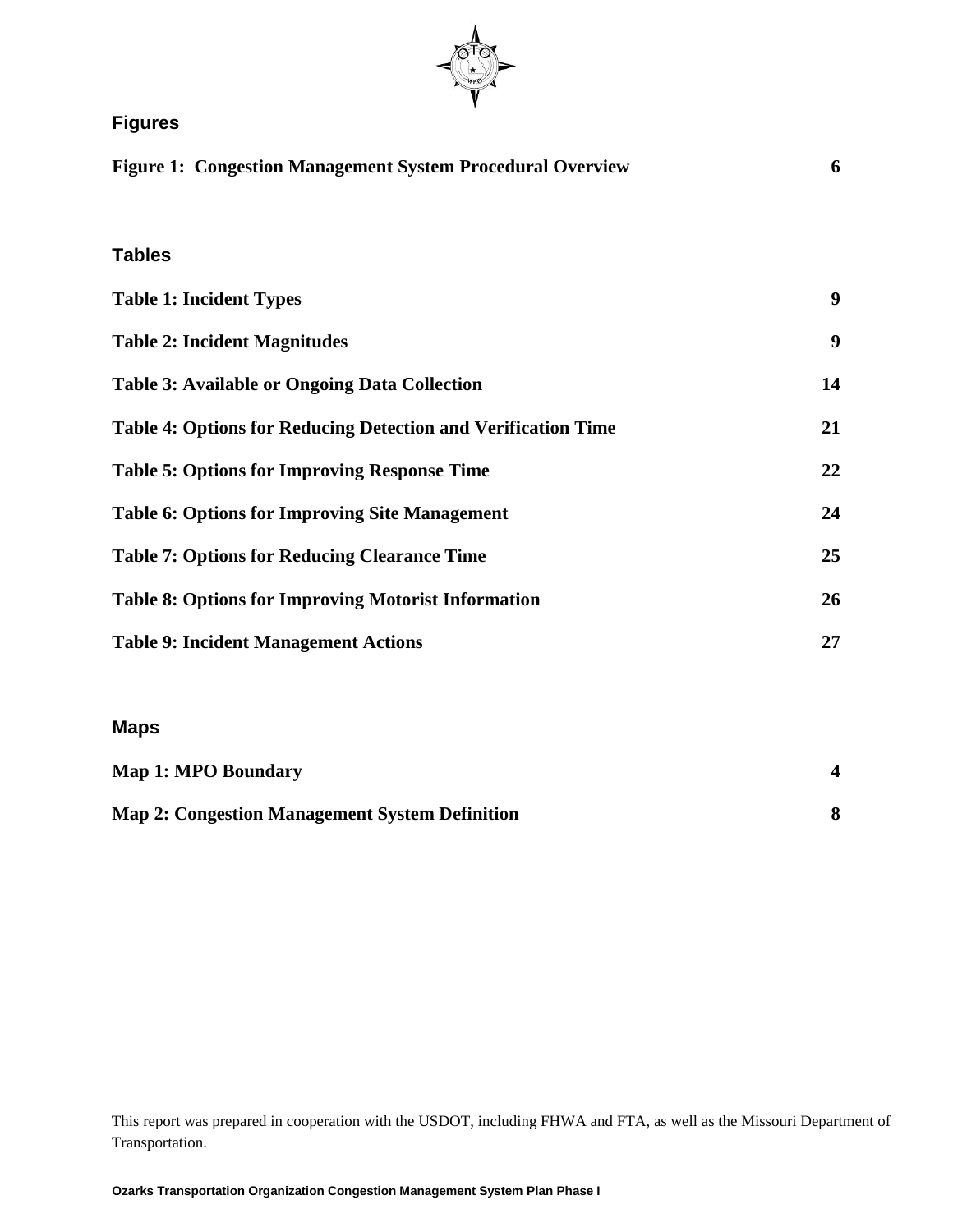

### **Introduction**

The Intermodal Surface Transportation Efficiency Act (ISTEA) of 1991 required establishment of a Congestion Management System in each Transportation Management Area (TMA). In subsequent transportation bills (TEA-21 and SAFETEA-LU) this requirement has been retained. A TMA is defined as a Metropolitan Statistical Area with a population over 200,000. Following the 2000 census, the Springfield Metropolitan Area was redesignated as a TMA, thus requiring the development of a Congestion Management System (CMS) for the Ozarks Transportation Organization (OTO) study area. By federal law, a CMS must address such transportation planning techniques as measuring congestion, identifying recurring congestion and incident related congestion. The CMS Plan must also recommend measures to alleviate congestion. This document describes in detail the congestion management system in practice within the Ozarks Transportation Organization study area (see Map 1).

The intent of the CMS plan is to improve effectiveness of the existing and future transportation system through the implementation of Transportation System Management (TSM), which includes Intelligent Transportation Systems (ITS) and Travel Demand Management (TDM) techniques. TSM technologies help monitor and manage traffic flow performance and efficiency, The CMS addresses incident management through quicker response, clean up times, alternative routing, work zone notification, and provides traditional engineered-based techniques to address congestion at key "chokepoints". TDM strategies focus on reducing single occupant vehicle (SOV) use and promoting alternative modes of transportation.

Identified benefits of a CMS Plan will include:

- A better understanding and measurement of congestion
- The selection and evaluation of congestion mitigation measures
- Improved system performance
- A cleaner and healthier environment

The CMS consists of three main parts. Phase I is identification of congestion and specific strategies to address congestion. Phase II includes identifying where congestion is occurring or is expected to occur during the twenty-year plan horizon and implementation of identified strategies. Phase III is to develop a monitoring program to determine if selected strategies are effective in dealing with the congestion at the identified locations, and if not identify other strategies to be tried to deal with congestion.

### **Background**

A Congestion Management Subcommittee comprised of local jurisdiction and state transportation experts was formed in 2003, which guided the development of the Ozarks Transportation Organization's first congestion management system plan.

The following actions were identified as part of the Ozarks Transportation Organization Congestion Management System work plan:

- 1. Formulation of performance measures
- 2. Methods to monitor and evaluate conditions on the identified transportation network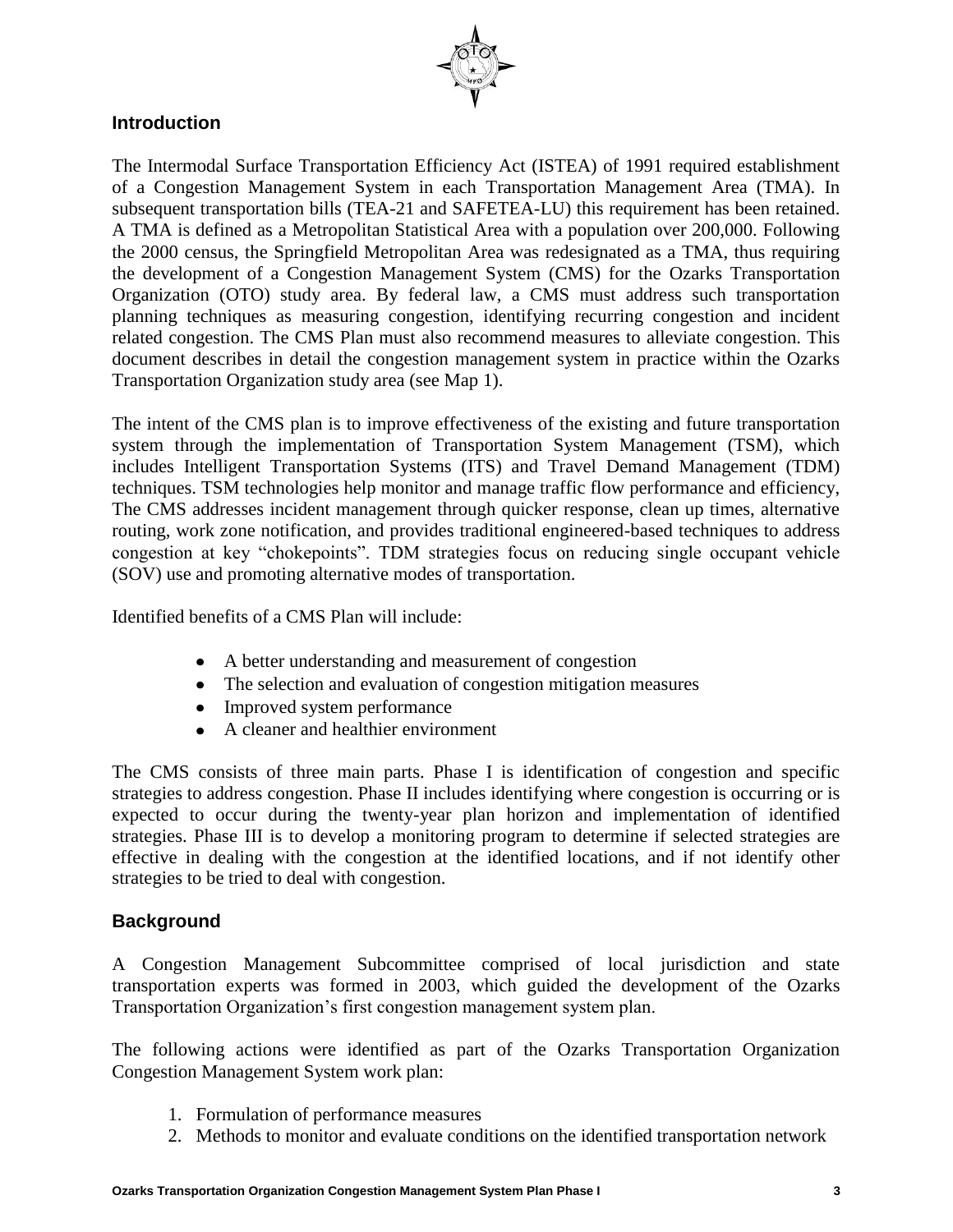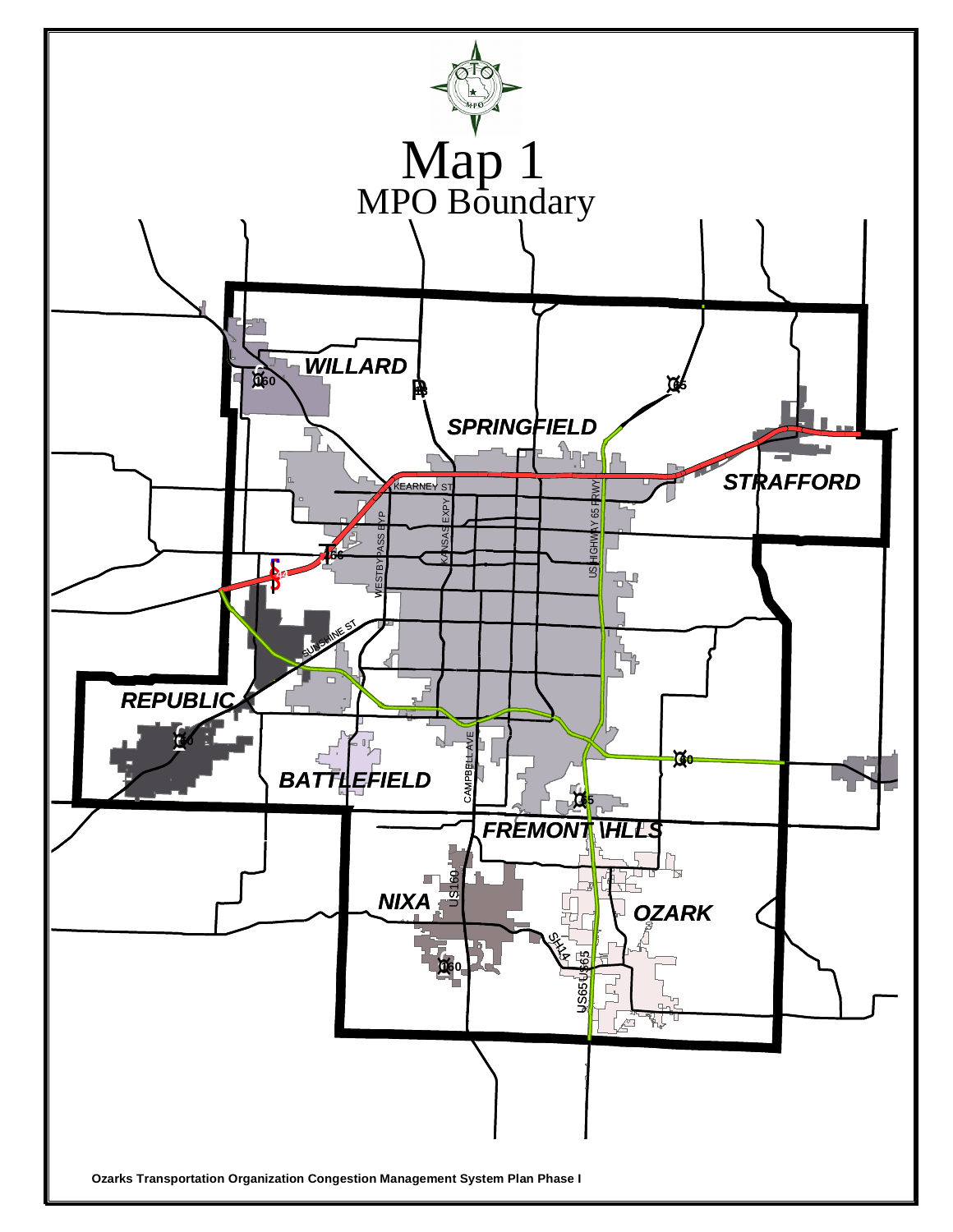

- 3. Identification of corridors, intersections and interchanges that are considered congested based on methods established in this CMS
- 4. Identification of high accident incident locations
- 5. Identification of cost-effective congestion mitigation strategies to address areas where congestion problems are most severe
- 6. Implementation and assessment of these strategies to relieve current or projected levels of congestion
- 7. Evaluation of the impact of the congestion mitigation strategies implemented

### **Congestion Management System Process**

This section will provide an overview of the Congestion Management System process. The CMS can be described in terms of a four-step process to define, identify, mitigate, and monitor recurring congestion as well as the integration of the CMS Plan into the overall Ozarks Transportation Organization planning process (see Figure 1). This four-step process is summarized below:

- 1. **System Definition:** Identification of the transportation mode(s) and network(s) for incorporation in the analysis.
- 2. **Congestion Definition and Identification:** With an understanding of the available data, develop a definition of congestion (including objective congestion measures) and apply to the regional network determined in Step 1.
- 3. **Strategy Identification and Mitigation**: Using a "toolbox" of congestion mitigation strategies, identify strategies to apply to the congested corridors, intersections, and interchanges identified in Step 2.
- 4. **System Monitoring and Evaluation:** Outline data collection and monitoring efforts and to gauge the effectiveness of strategies recommended in the CMS report.

### **Integration into the Ozarks Transportation Organization Planning Framework**

The integration of the CMS into the overall Ozarks Transportation Organization planning process is shown in Figure 1 on the following page. The process "begins" with an evaluation of the overall system performance. This is accomplished through the evaluation measures established in the CMS, and ongoing general data collection activities. This evaluation is the catalyst for general policy, program, and input into the CMS process*.* The outputs of the CMS (i.e. identified locations of congestion and recommended congestion mitigation measures) then are incorporated into the regional planning process where they are evaluated and prioritized and assimilated into the Long-Range Transportation Plan (LRTP). The LRTP sets an overall transportation policy framework for the region and identifies strategies and potential projects for implementation. Projects identified in the LRTP move into project development. After analysis, they are then programmed into the Transportation Improvement Program (TIP) along with other agency capital improvement programs for implementation.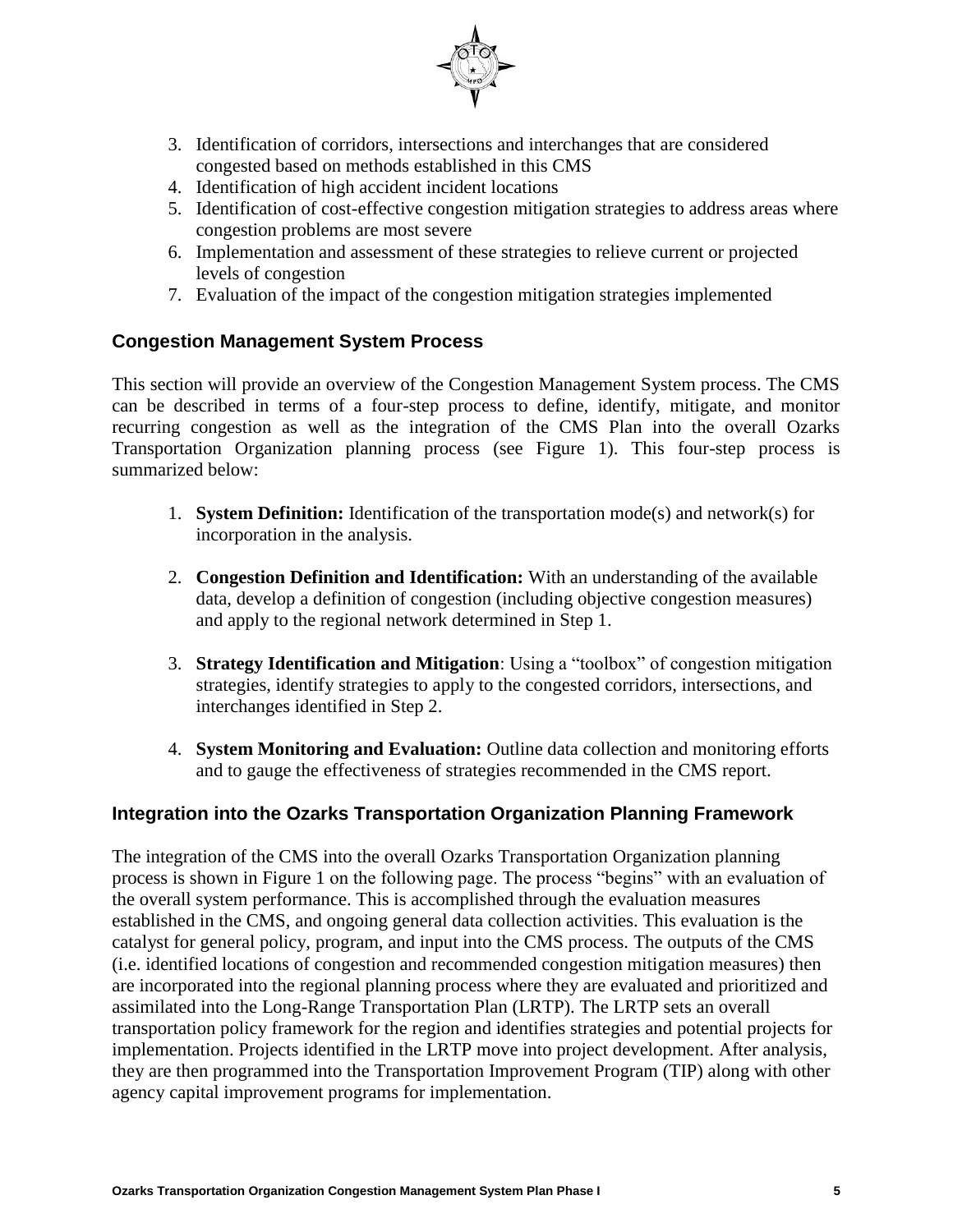

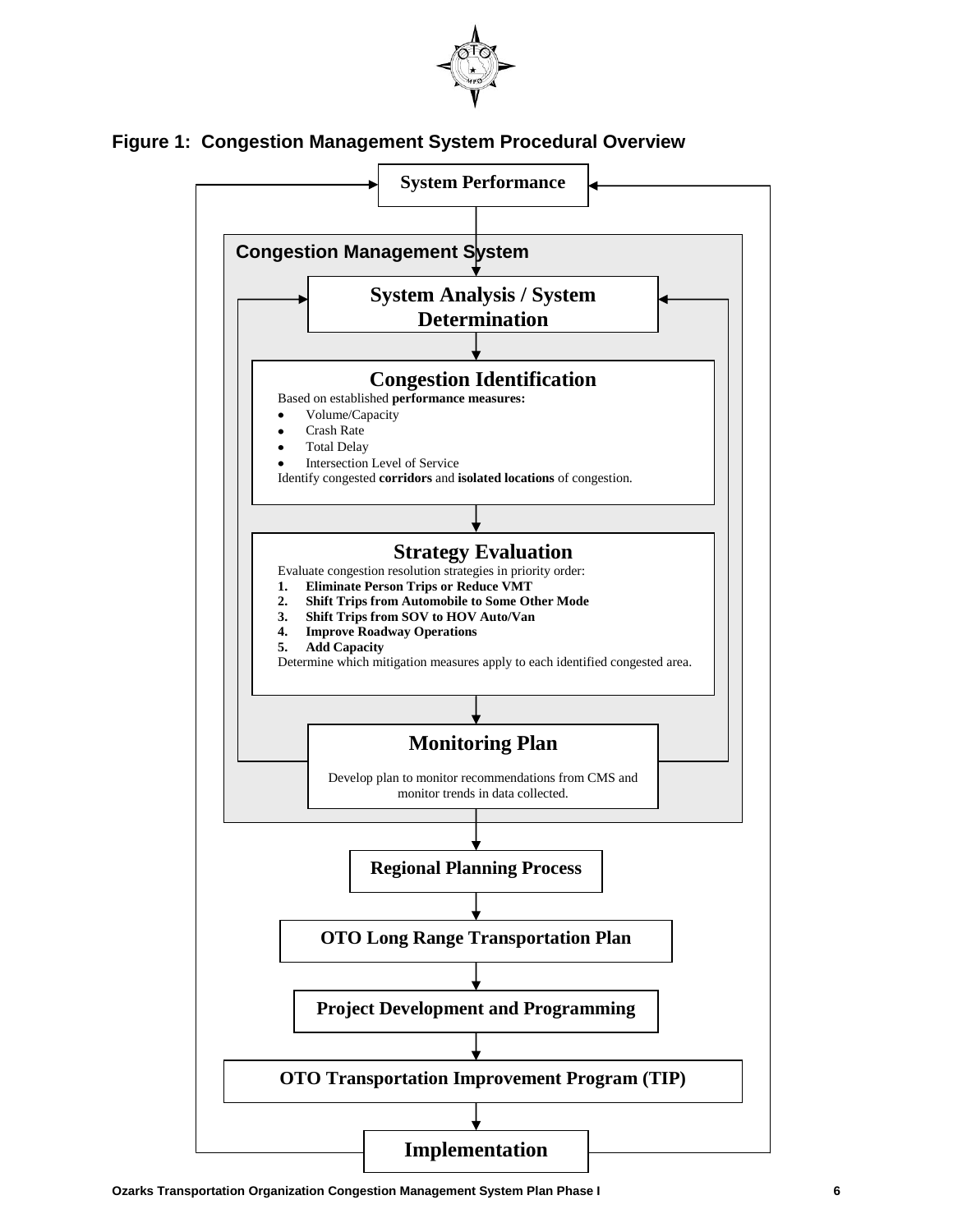

### **Congestion Management System Definition**

Because of the state-mandated Missouri Planning Framework; Missouri Transportation Planning and Decision-Making Process, the emphasis in Missouri and the Ozarks Transportation Organization is the preservation of the region's most important travel corridors. Since the majority of transportation funds allocated to the Ozarks Transportation Organization study area are intended for use on Missouri Department of Transportation (MoDOT) roadways, the System has been defined as "all roads within the region considered part of the National Highway System (NHS)." The National Highway System (NHS) includes the Interstate Highway System as well as other roads important to the nation's economy, defense, and mobility. The NHS was developed by the United States Department of Transportation (DOT) in cooperation with the states, local officials, and metropolitan planning organizations (MPOs).

In addition to roads, other modes of transportation, including mass transit, bicycle, and pedestrian improvements, will be taken into consideration during the congestion identification stage and will play an integral part in the congestion mitigation strategy component. Using this definition allows the CMS to cover all regionally significant roadways (see Map 2). Since decisions on where funds will be spent on NHS roadways are done collaboratively between the Ozarks Transportation Organization and the Missouri Department of Transportation, these important players to addressing congestion would be able to participate in many data collection and strategy selection elements of the CMS. Other roadways may be examined for informational purposes.

### **Congestion Definition**

The Transportation Research Board (TRB) has identified two definitions of congestion, as it relates to travel time and speed. "Congestion is travel time or delay in excess of that normally incurred under light or free-flow travel conditions."

There are two primary causes identified for congestion. They are (a) recurring congestion that tends to be concentrated into short time periods, such as "rush hours" and is caused by excessive traffic volumes resulting in reduced speed and flow rate within the system, and (b) non-recurring congestion caused by unforeseen incidents (road accidents, spills, and stalls) which affect the driver behavior to a considerable extent. A successful congestion management program should address both types of congestion.

Every day traffic incidents obstruct urban, suburban and rural highways, impeding mobility and disrupting the traffic. Incidents are events that reduce the traffic carrying capacity of a highway, such as spilled loads, stalled vehicles, at-grade railroad crossings and accidents. When they occur during rush hours they cause serious congestion usually far out of proportion to their degree of severity. Secondary incidents are also a concern. Delays related to incidents increase at a faster pace with the growth of traffic volumes and it is estimated that by 2005 incidents will cause 52 – 58% of congestion nationally according to the Texas Transportation Institute Urban Mobility Study.

Incident Management is defined as a sequence of pre-planned and integrated activities that, applying both human and technological resources, remove incidents as quickly and safely as possible and restore capacity to the highway. While many of these techniques are not new, the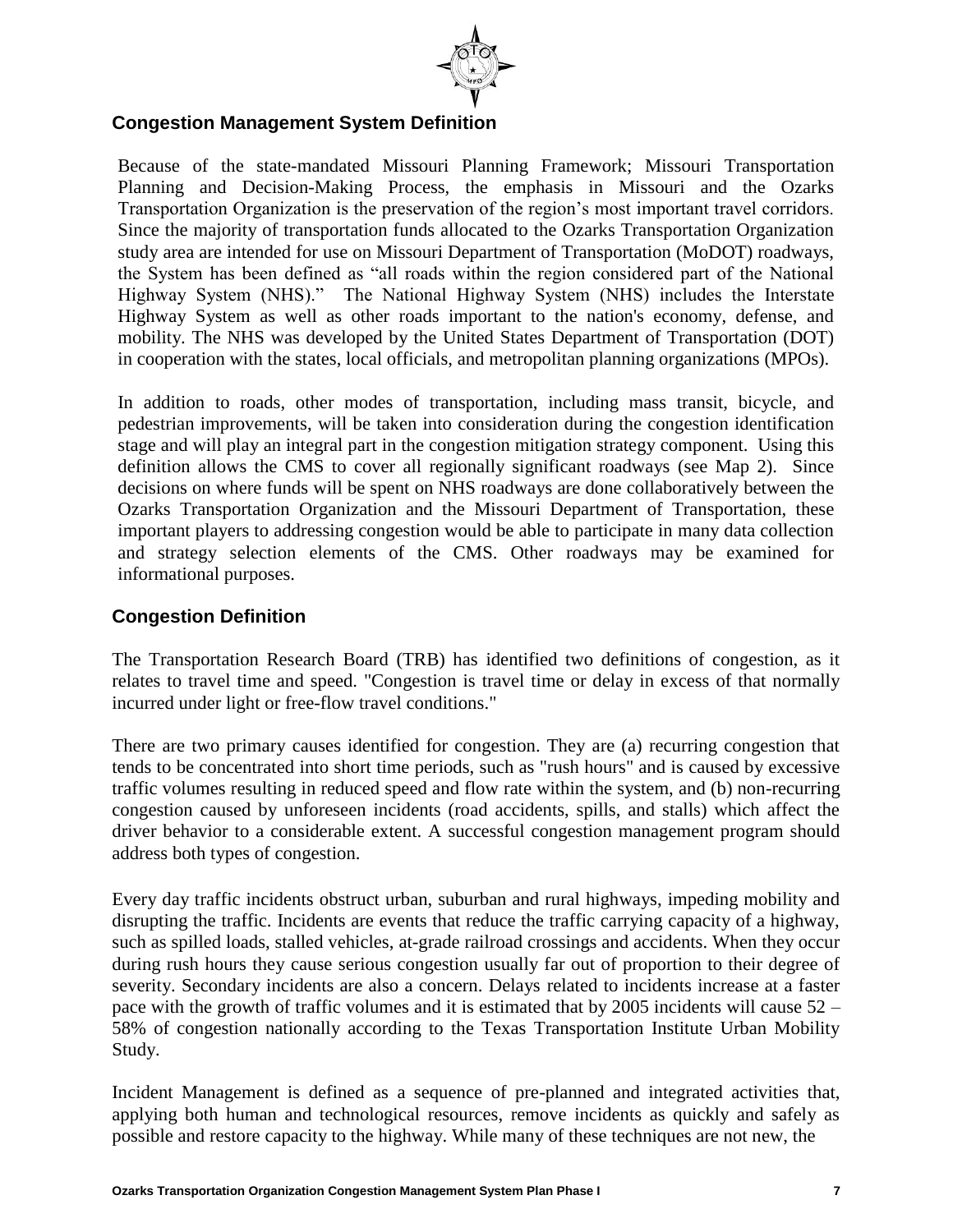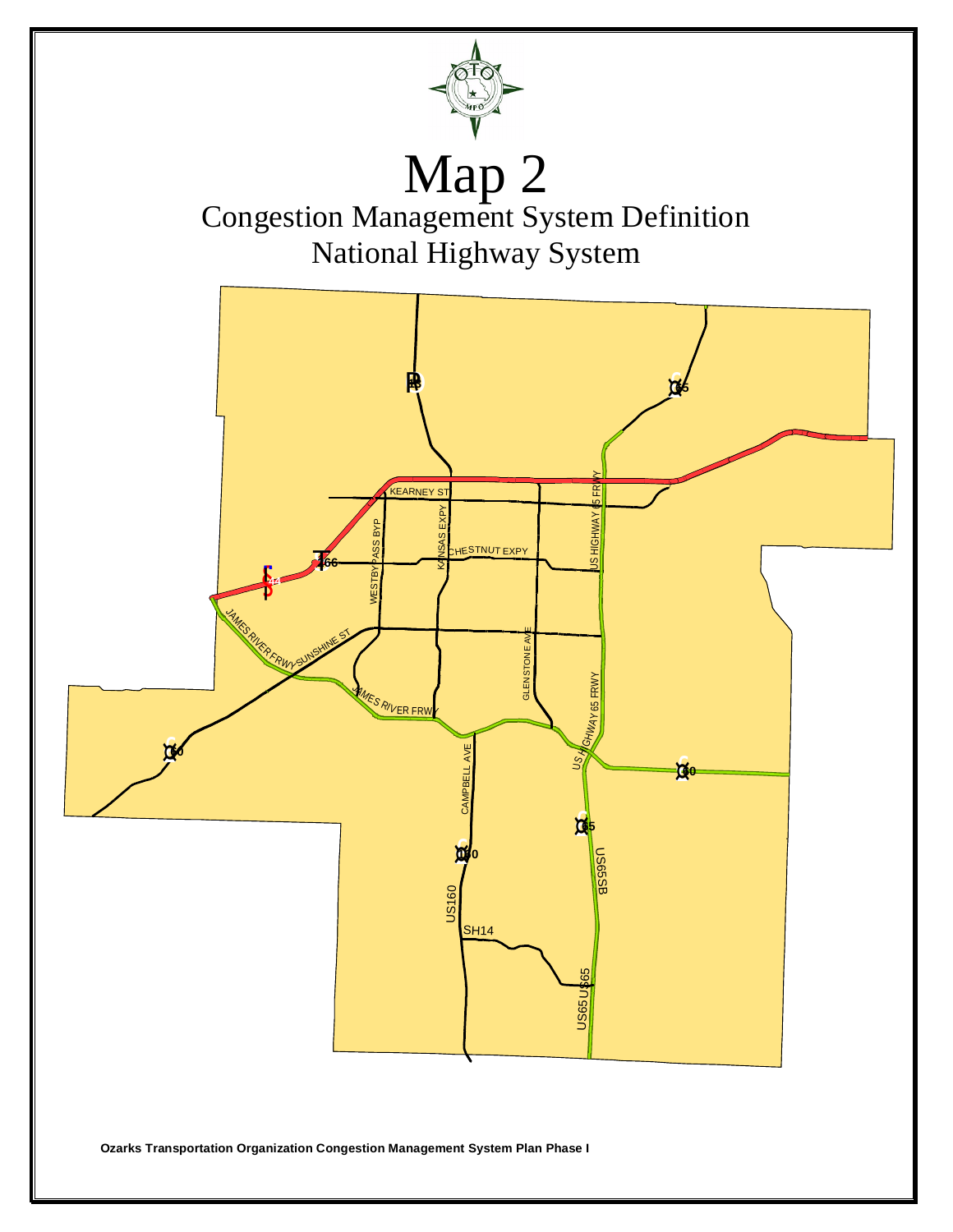

difference is that these resources are used more effectively. Time is essential since on average it can take four minutes to return to normal traffic conditions for every one minute a roadway is obstructed.

Incidents may be predictable or unpredictable. See Table 1 below.

#### **Table 1: Incident Types**

| <b>Predictable</b>                                                       | Unpredictable                                    |
|--------------------------------------------------------------------------|--------------------------------------------------|
| <b>Maintenance Activities</b>                                            | Accident                                         |
| Construction                                                             | <b>Stalled Vehicle</b>                           |
| Special Events (ball games, fairs, parades, etc.) Maintenance Activities |                                                  |
|                                                                          | Spilled Load                                     |
|                                                                          | At-Grade Highway Rail-Grade Crossing<br>Activity |

Reiss, Robert A. and Dunn, Walter M., Freeway Incident Management Handbook, Report No. FHWA-SA-91-056, July 1991

Incidents may be minor or major. As seen in Table 2, about 2/3 of all incidents caused delays result from minor incidents. Exceptions to the criteria shown below can occur.

#### **Table 2: Incident Magnitudes**

| <b>Characteristic</b>                                   | <b>Minor</b>                              | <b>Major</b>               |
|---------------------------------------------------------|-------------------------------------------|----------------------------|
| Duration                                                | $\langle \frac{1}{2} \text{hour} \rangle$ | $>$ 1/2 hour               |
| Blockage                                                | Shoulder Area Only                        | One or More Traveled Lanes |
| Contribution to Overall<br><b>Incident Caused Delay</b> | 65%                                       | 35%                        |

Reiss, Robert A. and Dunn, Walter M., Freeway Incident Management Handbook, Report No. FHWA-SA-91-056, July 1991

Incidents have negative impacts on safety, on the efficiency of agencies operations, and on traffic congestion. Rapid clearance of incidents reduces the amount of time which responders and motorists are exposed to traffic hazards and "secondary incidents". Besides, simultaneous incidents can severely compromise agencies' abilities to respond effectively.

For purposes of this document the CMS is defined as "a systematic process that provides information on transportation system performance and alternative strategies to alleviate congestion and enhance the mobility of persons and goods to levels that meet state and local needs."

Critical to the concept of congestion management as outlined in ISTEA, TEA-21 and SAFETEA-LU is the notion that the acceptable system performance may vary by type of transportation modes and systems, geographic location, and/or time of day. The CMS reflects parameters that identify the degree to which travel time and/or delays are within locally acceptable standards of mobility, to meet the needs of individual states or metropolitan areas.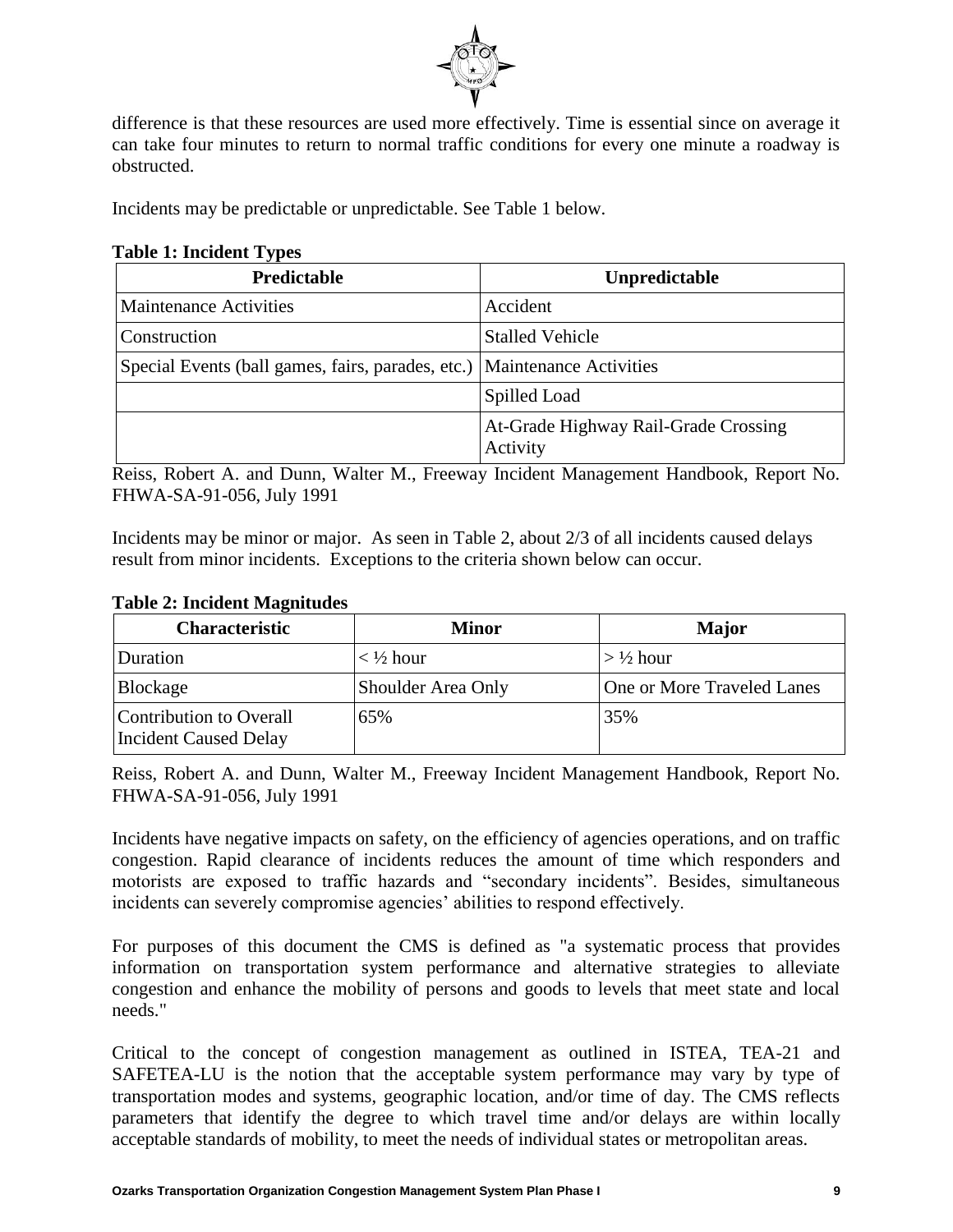

### **Congestion Identification**

## **Evaluation Criteria used for CMS Performance Measures**

The selection and application of performance measures for a CMS (locally or at the state level) requires consideration of several factors. Some of the factors as applicable to Ozarks Transportation Organization study area are outlined below:

- Facility Type
- Usable at the regional, sub area, or corridor level
- Usable for individual transportation projects
- Capable of discriminating between peak period, off-peak, and daily congestion levels
- Constitutes a direct measure of congestion
- Relatable to existing data collection and analysis methods
- Understandable to the transportation profession and the public
- Capable of supporting evaluation of congestion management and mobility enhancement strategies

Performance measures should enable a Metropolitan Planning Organization to define and measure congestion both spatially and temporally. In practice, many of the measures are link or site specific. The measures such as volume to capacity ratio (V/C), level-of-service, and intersection delay belong to such a class of measures.

### **Congestion Indicators**

The congestion indicators provide a basis for evaluating the transportation system operating conditions and help to identify the location, extent, and severity of congestion. These indicators can also be used to evaluate the effectiveness of implemented congestion management strategies. In this section we will only refer to recurring congestion and strategies. Non-recurring congestion will be covered in a later section.

Conventionally, congestion has been measured independently for different modes. A diversity of statistical measures has been used to associate the capacity to the volume of use on particular facilities. However, no single measure or small combination of measures will adequately capture the conditions in all areas, nor allow suitable analysis of alternative strategies or congestion mitigation measures.

The selection and application of performance measures for a CMS (locally or at the state level) requires consideration of several factors. Some of the factors as applicable to Ozarks Transportation Organization study area are outlined below: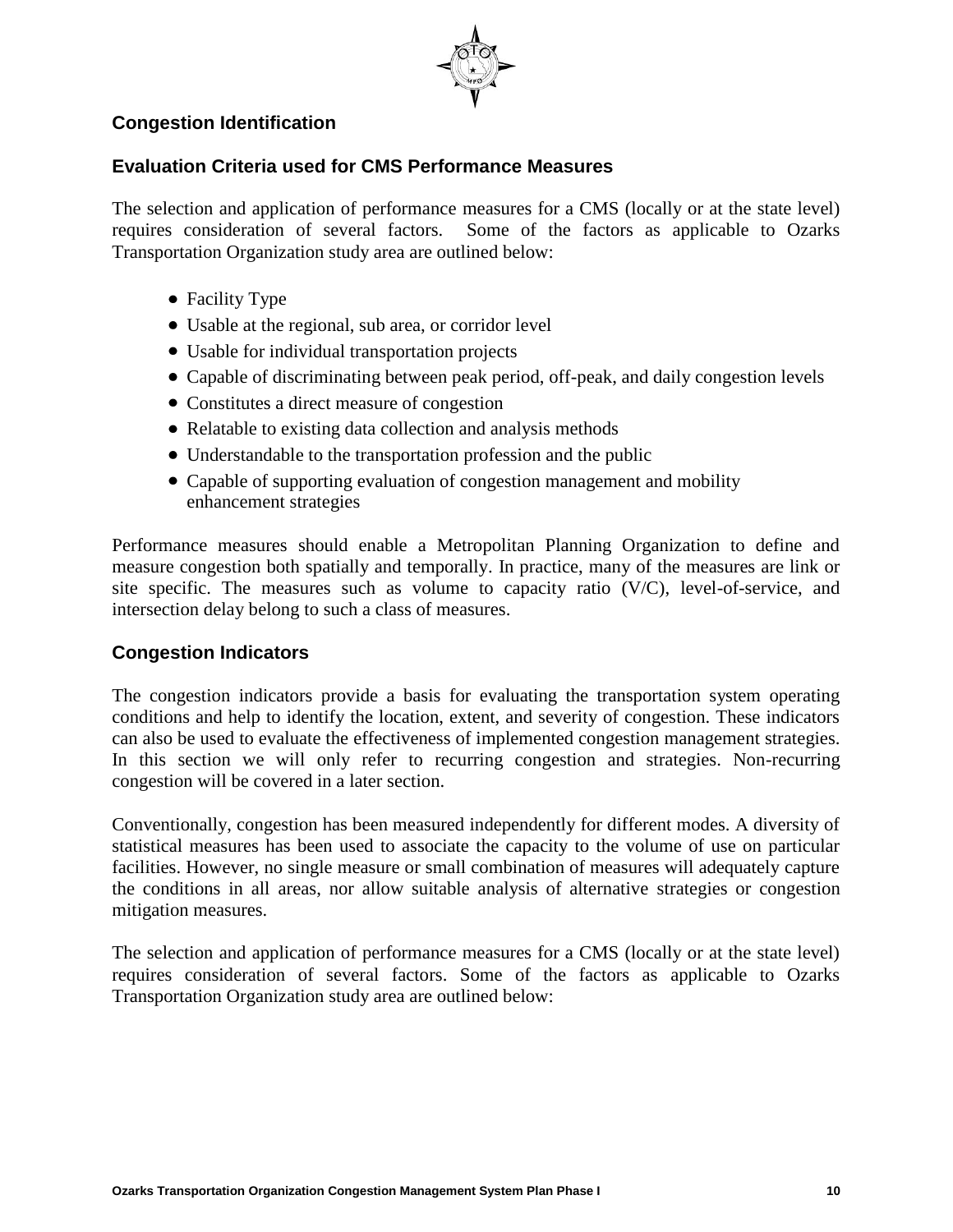

# **Congestion Indicators for the Ozarks Transportation Organization Area**

The Ozarks Transportation Organization study area has a population of 257,000 and approximately 244,000 in its urbanized area. The Ozarks Transportation Organization surveyed local governments and transportation agencies in the region to determine the availability of congestion related data and developed a list of measures that could be used. This work led the Ozarks Transportation Organization to develop a list of five distinct questions that should be addressed by the congestion management system and that would be suitable to the region.

- 1. What facilities are congested during the peak hour?
- 2. What is the duration of congestion?
- 3. What is the impact of accidents on congestion?
- 4. How badly are travelers delayed?
- 5. What impact does intersection/interchange level-of-service play in determining regional congestion problems?

The answers to the questions above allow aggregation of subareas into corridors or larger areas for purposes of developing strategies to alleviate congested conditions. It also makes possible to distinguish congestion on the expressway system from congestion on the arterial system.

The five questions, the quantifiable congestion indicator to be used to answer each of the questions, the required data, and the initially proposed performance standards are detailed below.

#### **1. What facilities are congested during the peak hour?**

Recurring congestion occurs on roadways which are over, at or nearing capacity. By examining the volumes of roadways during the peak hour, we are able to define which roadways are congested.

#### **Congestion Indicator:**

• Volume to capacity  $(v/c)$  Ratio

#### **Data Required:**

- Peak hour volumes
- Hourly roadway capacities

#### **Performance Standard:**

• Congested roadways are defined as those with a peak volume to capacity (V/C) ratio of LOS E or greater (.86 or above)

| <b>LOS</b>                   | v/c Ratio              |
|------------------------------|------------------------|
|                              | A, B, &C Less than .77 |
| ١D                           | .78 to .85             |
| $\left  \frac{E}{E} \right $ | .86 to 1.0             |
|                              | Varies                 |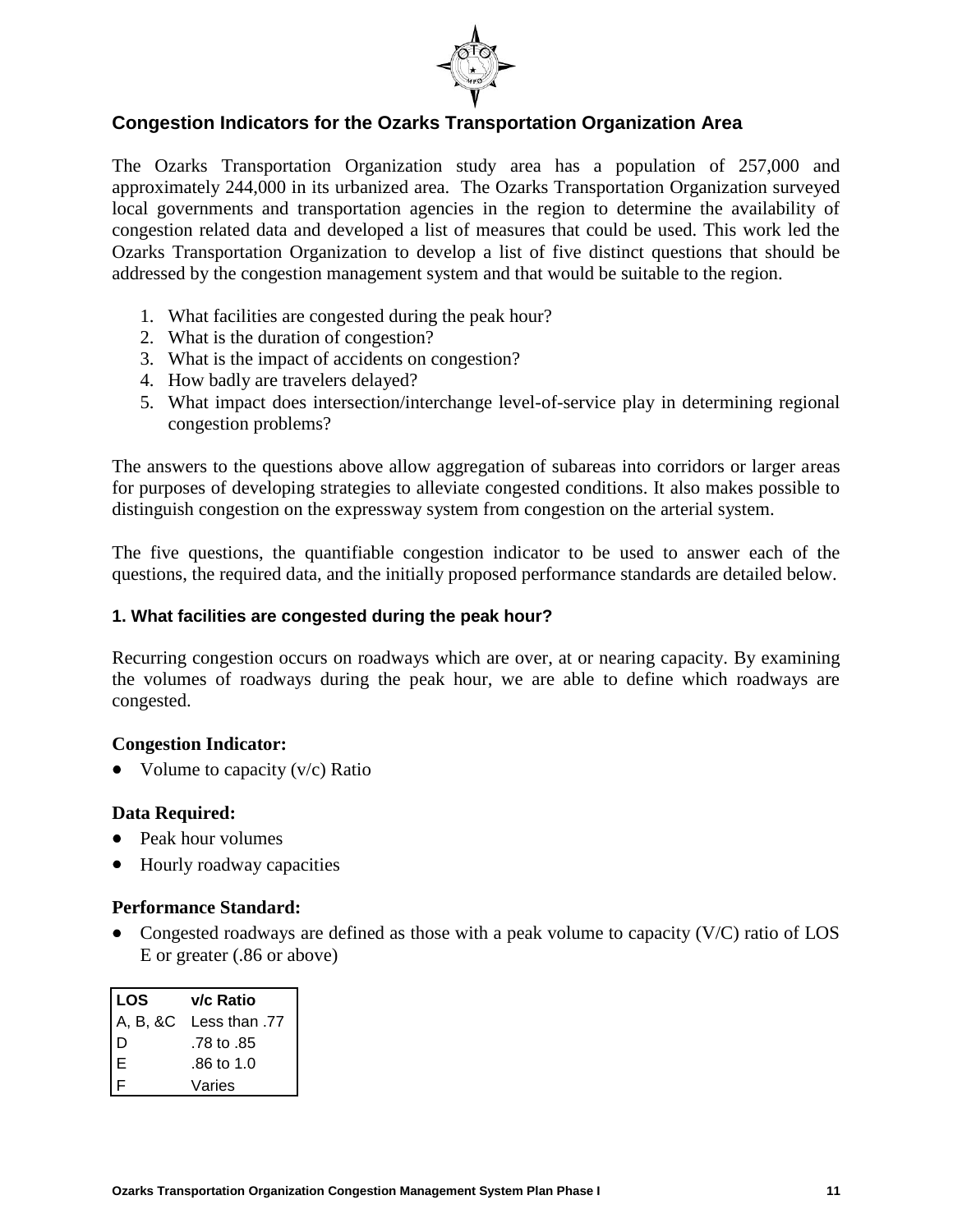

### **2. What is the duration of congestion?**

The length of time spent on congested roadways indicates the extent to which congestion effects total travel time. It also is an indicator of little choice to drivers in their travel schedule. Time spent by drivers/passengers in congestion is the time-cost of congestion. This is defined as the length of time spent on roadways under congested conditions. We will only look at the length of congestion for those facilities that have been determined to be congested by Measure 1 above.

### **Congestion Indicator:**

Time period for which LOS E is exceeded.

### **Data Required:**

- 15 min traffic counts where available
- Hourly traffic counts
- Peak hour v/c ratio  $\bullet$

#### **Performance Measure**

• Congested roadways are defined as those with a peak volume to capacity  $(V/C)$  ratio of LOS E or greater (.86 or above). Each roadway with a V/C Ratio of .86 or above will be examined further to assign a time period of congestion. This will be tracked over time to determine if the time period of congestion for a given roadway is increasing, decreasing or is experiencing no change.

#### **3. What is the impact of accidents on congestion?**

Accidents reduce roadway capacities temporarily. A recent estimate of incident-related delay for medium-sized urban areas indicates that as much as 60% of delay is caused due to incidents. Given that perspective, for the Ozarks Transportation Organization region, traffic accidents (as a surrogate measure of all incidents) are important in prioritizing congested corridors.

#### **Congestion Indicator:**

Crash rate (actual three year crash rate by functional classification of each corridor divided by the MPO average crash rate for each functional classification designation)

#### **Data required:**

- Crash rate for each facility
- Average Crash Rates by Functional Classification for MPO area

#### **Performance Standard:**

- Less than  $\frac{1}{2}$  average crash rate versus MPO average= low crash rate
- $\bullet$  Between  $\frac{1}{2}$  average crash rate and 1.5 of the average crash rate = medium crash rate
- Greater than 1.5 the average crash rate  $=$  high crash rate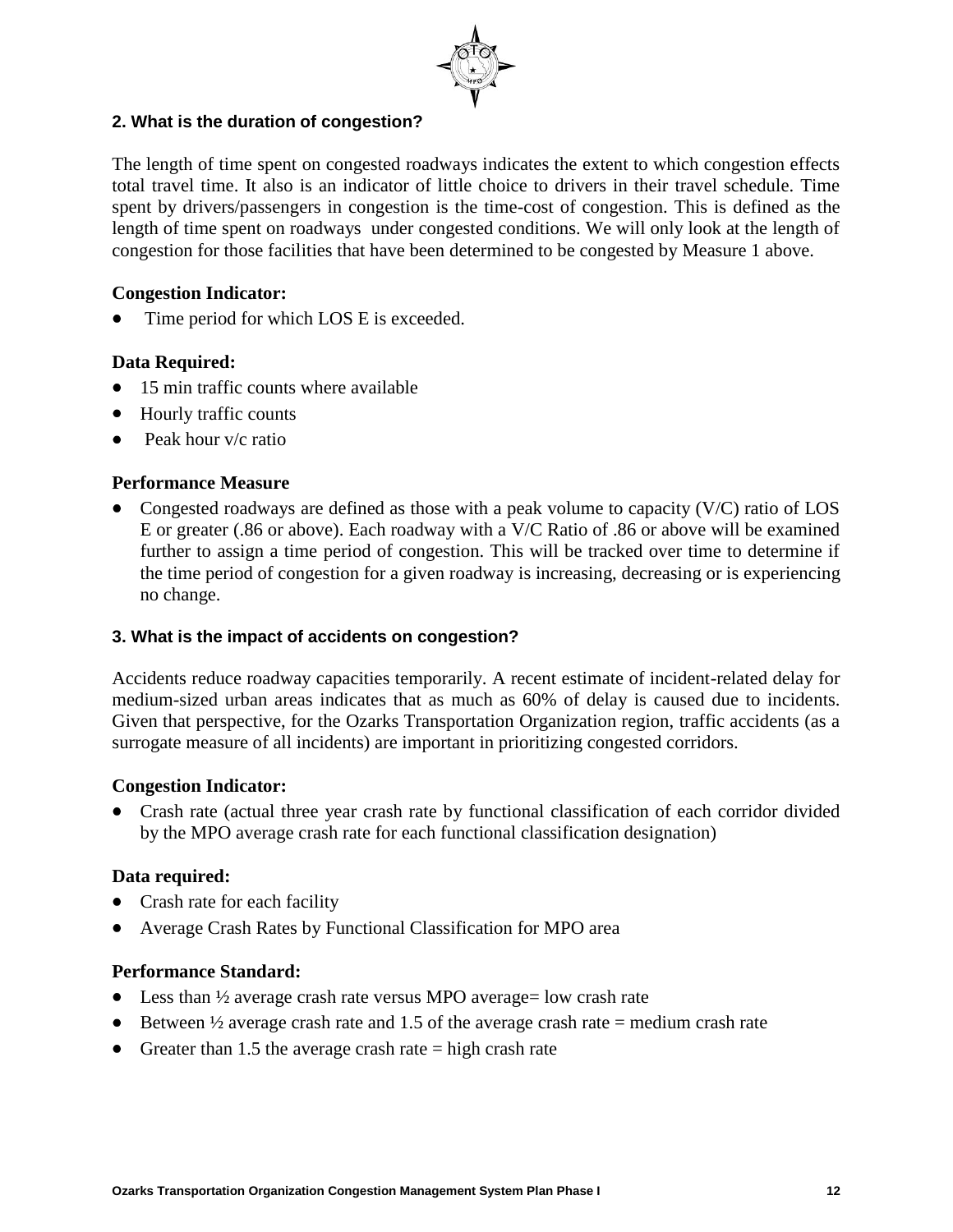

#### **4. How badly are travelers delayed?**

Total delay is directly related to the time value cost of congestion when compared with acceptable LOS conditions. The delay is estimated based on the peak hour incident rate (per million VMT), and congested traffic conditions, as compared with an acceptable travel speed. The acceptable speed depends on the functional classification and capacity of roadways, and the adjacent land-use intensity.

#### **Congestion Indicator:**

Total delay (difference between actual travel time based on posted speed limit and posted speed limit)

#### **Data Required:**

• Peak hour travel time

### **Performance Standard:**

- An initial acceptable average travel time during the peak hour for each roadway has been determined by comparing actual travel speed to the posted speed limit. If the actual speed is less than 21 miles below the posted speed, the roadway is classified as congested.
- 

#### **5. What impact does intersection/interchange level-of-service play in determining regional congestion problems?**

This performance measure, intersection level of service (LOS), looks at the overall performance (generally, in terms of delay experienced by the user) of a given intersection. As in the roadway volume to capacity performance measure discussed above, the Ozarks Transportation Organization applied the generally accepted letter grade system to the intersection LOS measure and assumed that LOS "E" and "F" could be assumed to be congested intersections.

#### **Congestion Indicator:**

• Intersection Level of Service Rating

#### **Data Required:**

- Average delay at intersection/interchange during peak period
- Average delay at intersection/ interchange during non-peak periods
- Peak hour traffic counts
- Green signal duration
- Turning movements

#### **Performance Standard:**

• Congested intersections are defined as those with a LOS of E or greater.

Level of Service for intersections is determined by measuring the signalized intersection control delay for arterials and expressways. A control delay of 55 to 80 seconds is considered to have a LOS E. The level of service for interchanges will be determined by looking at what percentage of the roadway's capacity is being utilized by traffic. The higher the ratio, the closer the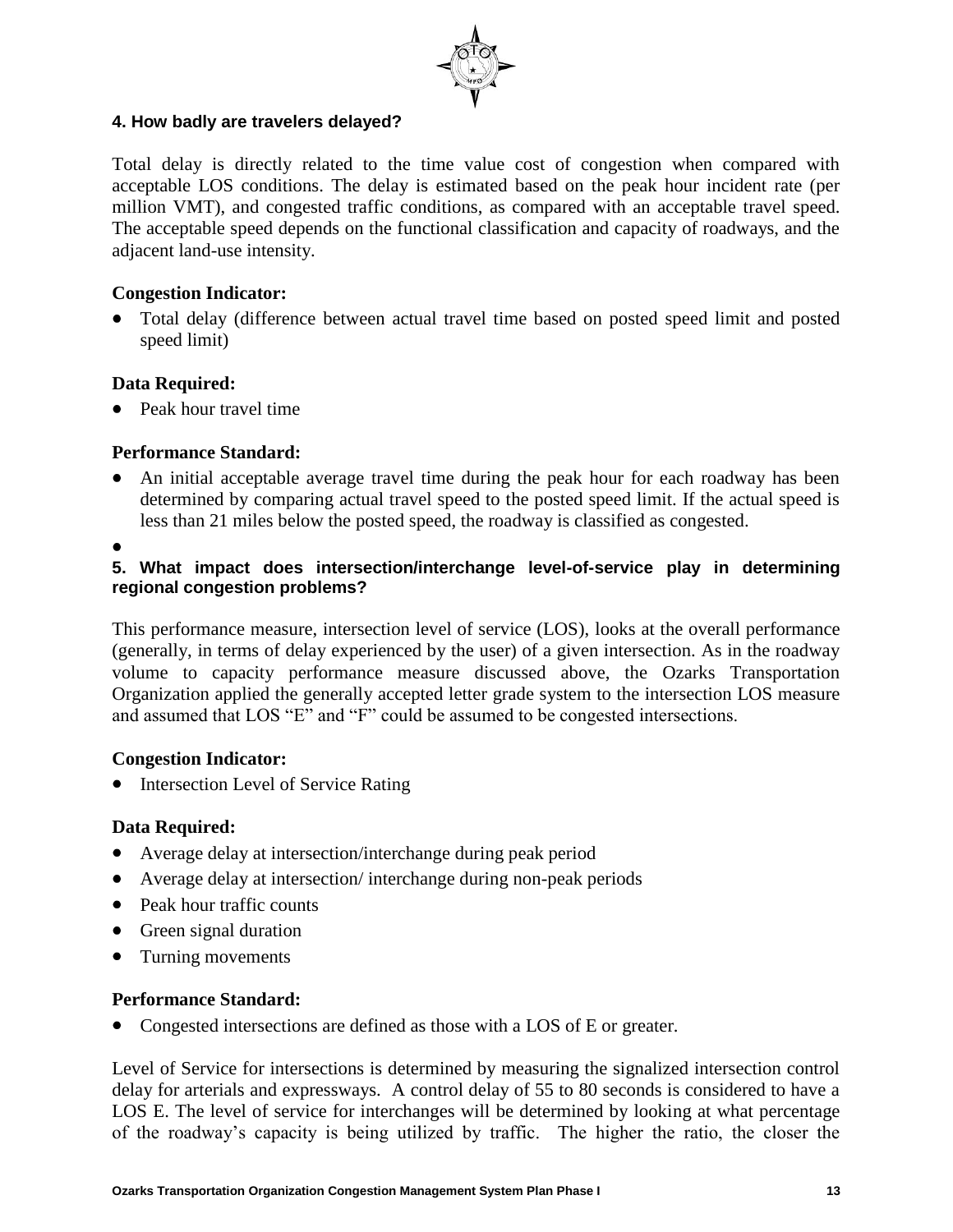

roadway's capacity is to being filled. As stated earlier, the Ozarks Transportation Organization utilized a generally accepted measure of assigning letter grades (A-F) to ranges of the volume/capacity (v/c) ratio. Following this system, we have assumed that roadway and intersection/interchange congestion exists on segments with a Level of Service (LOS) "E" and LOS "F".

**Note:** Intersection level of service performance measure is limited to those arterial intersections for which data has been collected in the last four years. Additional information is expected to be available in 2006.

## **Collection of Congestion Data**

The primary purpose of compiling data is to identify recurring congestion and document the magnitude of this congestion. Traffic counts are compared to capacity, expressed as a level of service. Traffic counts (and traffic volume forecasts) can serve as an initial screen to locate congested routes and future problems. Travel time or speed studies are conducted by field study and are the most useful in locating "bottlenecks" and causes of congestion.

The method used to measure and monitor travel times and vehicle speeds within the Ozarks Transportation Organization study area for purposes of determining congestion is called the "floating car" method. A floating car is equipped with a laptop personal computer to gather data on speed and travel time as the car is driven on area expressways and arterials.

A summary of the available or ongoing data collection is presented below.

| Data              | <b>Source of Data</b>                                                                                | Coverage                                                                  | <b>Frequency of</b><br><b>Data Collection</b>                                                       |
|-------------------|------------------------------------------------------------------------------------------------------|---------------------------------------------------------------------------|-----------------------------------------------------------------------------------------------------|
| 1. Traffic Counts | • Missouri Department of<br>Transportation<br>• City of Springfield<br>Department of Public<br>Works | • Ozarks Transportation<br>Organization area<br>• Springfield City limits | • Every year on<br>rotating schedule<br>• Every year on<br>rotating schedule<br>(turning movements) |
| 2. Travel Time    | • Missouri Department of<br>Transportation<br>• Springfield Public<br>Works                          | • Ozarks Transportation<br>Organization area<br>• Springfield City limits | • Every 3 years<br>$\bullet$ As needed                                                              |
| 3. Accident       | • Missouri Highway<br>Patrol<br>• Missouri Department of<br>Transportation                           | • Ozarks Transportation<br>Organization study<br>area                     | • Every 3 years                                                                                     |

**Table 3: Available or Ongoing Data Collection**

Traffic counts are performed by the Missouri Department of Transportation (MoDOT) on state highways. MoDOT conducts average daily traffic counts at several stations. Within the corporate limits of the City of Springfield, the Public Works Department is responsible for traffic count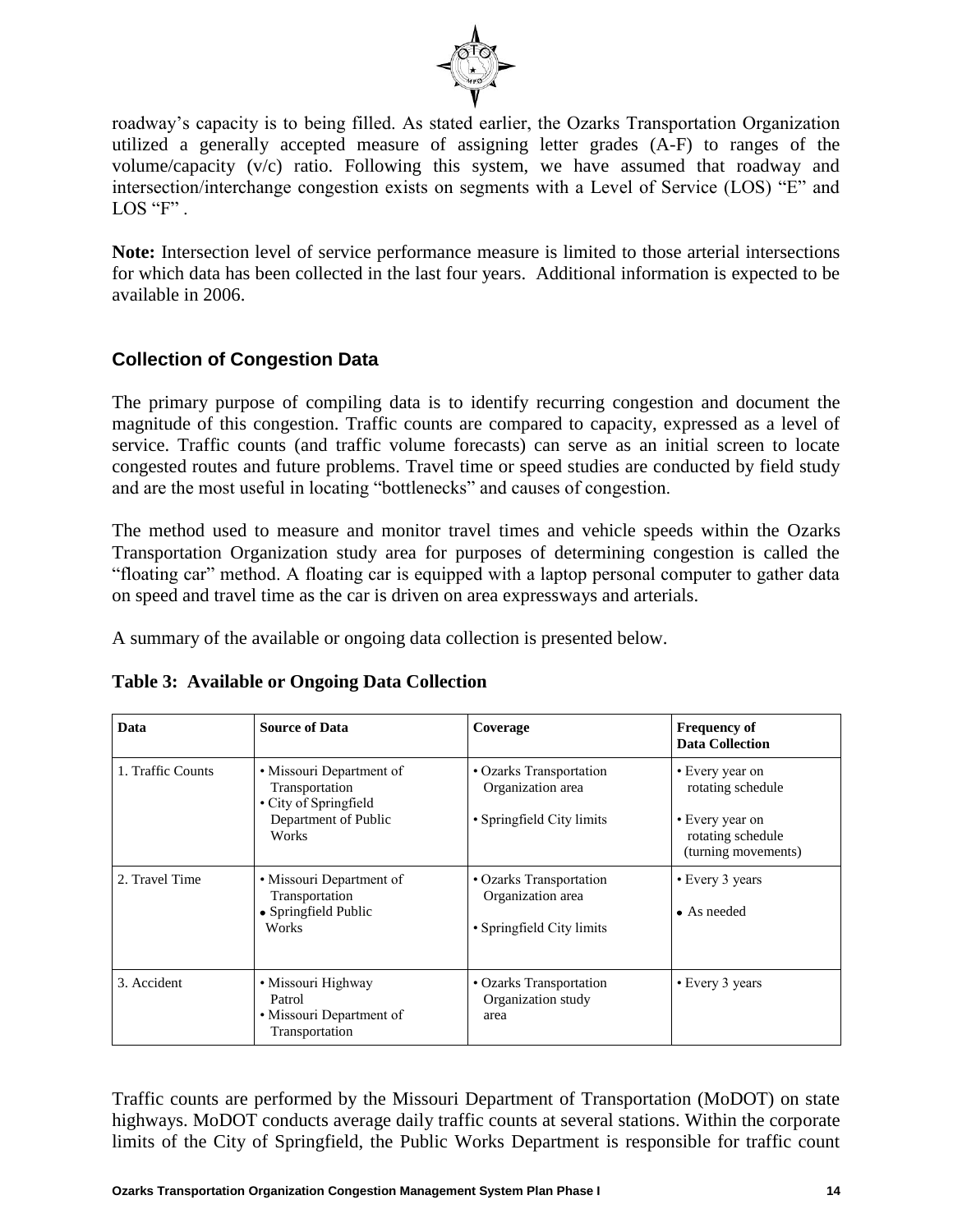

data on arterial streets and intersections. Ramp counts and intersection turning movements are not counted at any regular frequency. There is a limited number of vehicle classification counts performed by MoDOT in the Ozarks Transportation Organization Study Area.

The Missouri Department of Transportation compiles accident data by each city and county every year and that data is made available to the MPO. It is originally collected from the Missouri Highway Patrol, and some data from local sheriff and police departments. The data includes accident counts and type of vehicles involved. The crash rate in a corridor is computed by facility type. The rate is expressed in terms of number of accidents per million vehicle miles traveled. The rate is also computed for a section of a corridor.

### **Identification of Congested Facilities**

Based on the data collected the Ozarks Transportation Organization will identify congested locations during Phase II of the CMS. For consistency sake, the congested facilities are divided into each of the five congestion indicators detailed earlier in this report. Those five congestion indicators are:

- 1. What facilities are congested during the peak hour?
- 2. What is the duration of congestion?
- 3. What is the impact of accidents on congestion?
- 4. How badly are travelers delayed?

5. What impact does intersection/interchange level-of-service play in determining regional congestion problems?

#### **Strategies For Recurring Congestion Mitigation**

To facilitate evaluation, a "toolbox" of congestion mitigation measures was assembled that includes all strategies that could be used to address congestion. The methodology for the "toolbox" is a top-down approach, proceeding by breaking large general aspects of a problem into smaller more detailed constituents.

The top-down approach ensures that solutions that would eliminate or shift auto trips or improve roadway operations are evaluated before adding roadway capacity. This hierarchy is consistent with Ozarks Transportation Organization's overall goals for the region and with the USDOT charge to address all other possible solutions before recommending road capacity increases. Within each of these strategies, specific mitigation measures are outlined and described in detail. This package of solutions to congestion includes measures involving *all* modes of transportation as well as encouraging more efficient patterns of land use and development.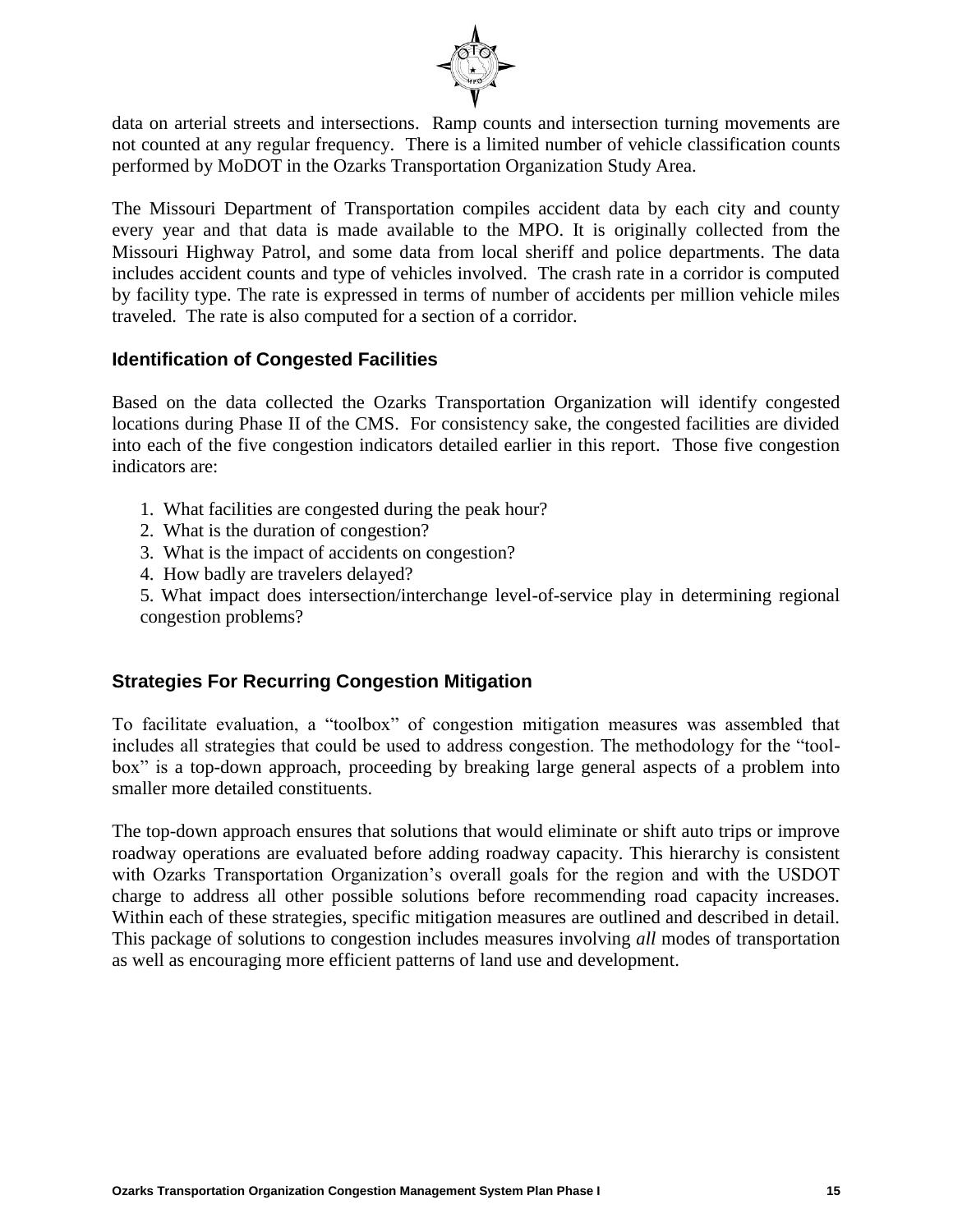

#### **Strategy #1: Improve Roadway Operations**

- **Intersection Geometric Improvements:** Improvements to intersection geometrics (reassignment of lane operation or provision of additional lanes at intersection) to improve overall efficiency and operation.
- **•** Intersection Channelization: Intersection improvements that provide physical separation and/ or delineation of conflicting vehicular and pedestrian traffic movements.
- **Intersection Turn Restrictions:** Prohibit certain intersection turn movements to reduce conflicts and increase overall intersection performance.
- **Intersection Signalization Improvements:** Improving signal operations through re-timing signal phases, adding signal actuation, etc.
- **Coordinated Intersection Signals:** Improve traffic signal progression along identified corridors.
- **Elimination of Bottlenecks:** Eliminating high-traffic areas where one or more travel lane(s) are dropped.
- **Ramp Metering:** Metering vehicular access to a freeway during peak periods to optimize the operational capacity of the freeway.
- **Incident Management Detection, Response & Clearance:** Utilize traveler radio, travel alert notification (via e-mail, fax, etc.), and general public outreach to enhance incidentrelated information dissemination. (A more detailed look at incident management techniques is included later in this section.)
- **Access Control:** Reduction or elimination of "side friction", especially from driveways via traffic engineering, regulatory techniques, and purchase of property rights.
- **Median Control:** Reduction of centerline and "side friction", via traffic engineering and regulatory techniques.
- **Frontage Roads:** Auxiliary roadways that provide a separated lane or lanes for access to abutting land uses along freeways or arterials, thus reducing the number of access points on main line travel through lanes.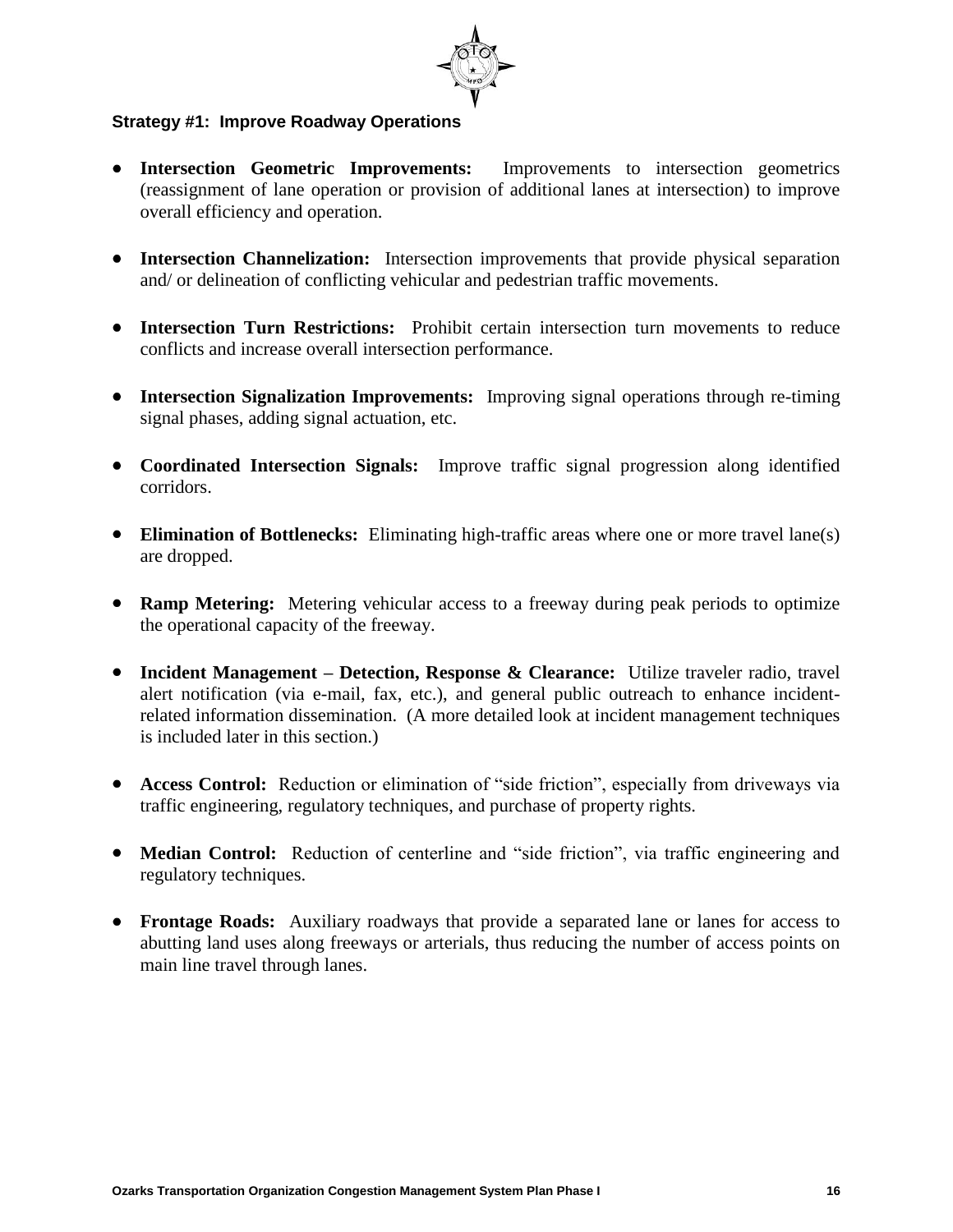

#### **Strategy #2: Reduce VMT At Peak Travel Times**

- **Land Use Policies/Regulations:** Encourage more efficient patterns of commercial or residential development in defined growth areas. Specific land use policies and/or regulations that could significantly decrease both the total number of trips and overall trip lengths, as well as making transit use, bicycling and walking more viable include, but are not limited to:
	- Encouraging development in existing centers and/or communities (i.e. infill development)
	- Discouraging development outside of designated growth areas
	- Promoting higher density and mixed uses in proximity to existing or planned transit service
	- Establishing a policy for new and existing subdivisions to include sidewalks, bike paths, and transit facilities where appropriate
- **Telecommuting:** Encouraging employers to consider working at home or other remote locations options full- or part-time.
- **Employer Flextime Benefits/Compressed Work Week:** Encouraging employers to consider allowing employees to maintain a flexible schedule – thus allowing the employee the option to commute during non-peak hours.

#### **Strategy #3: Shift Trips from Automobile to Other Modes**

- **Exclusive Right of Way – New Bus Facilities:** Includes Busways, Bus Only Lanes, and Bus Bypass Ramps. Most appropriately applied to freeways and expressways with high existing transit ridership rates. Busways may be combined with HOV lanes.
- **Fleet Expansion/Bus Service Expansion:** Expansion of existing rail and/or bus capacity to provide increased service, along with improvements of service frequency and service area expansion throughout the region.
- **Traffic Signal Preemption:** Improve traffic flow for transit vehicles traveling through signalized intersections.
- **Transit Fare Reductions/Reduced Rate of Fare:** Includes system-wide reductions, offpeak discounts, deep discount programs and employer sponsored transit pass programs.
- **Transit Information Systems:** In-vehicle and station information systems to improve the dissemination of transit-related information to the user in real time.
- **Intelligent Bus Stops:** Increasing ridership by providing real-time vehicle, schedule, and transfer information.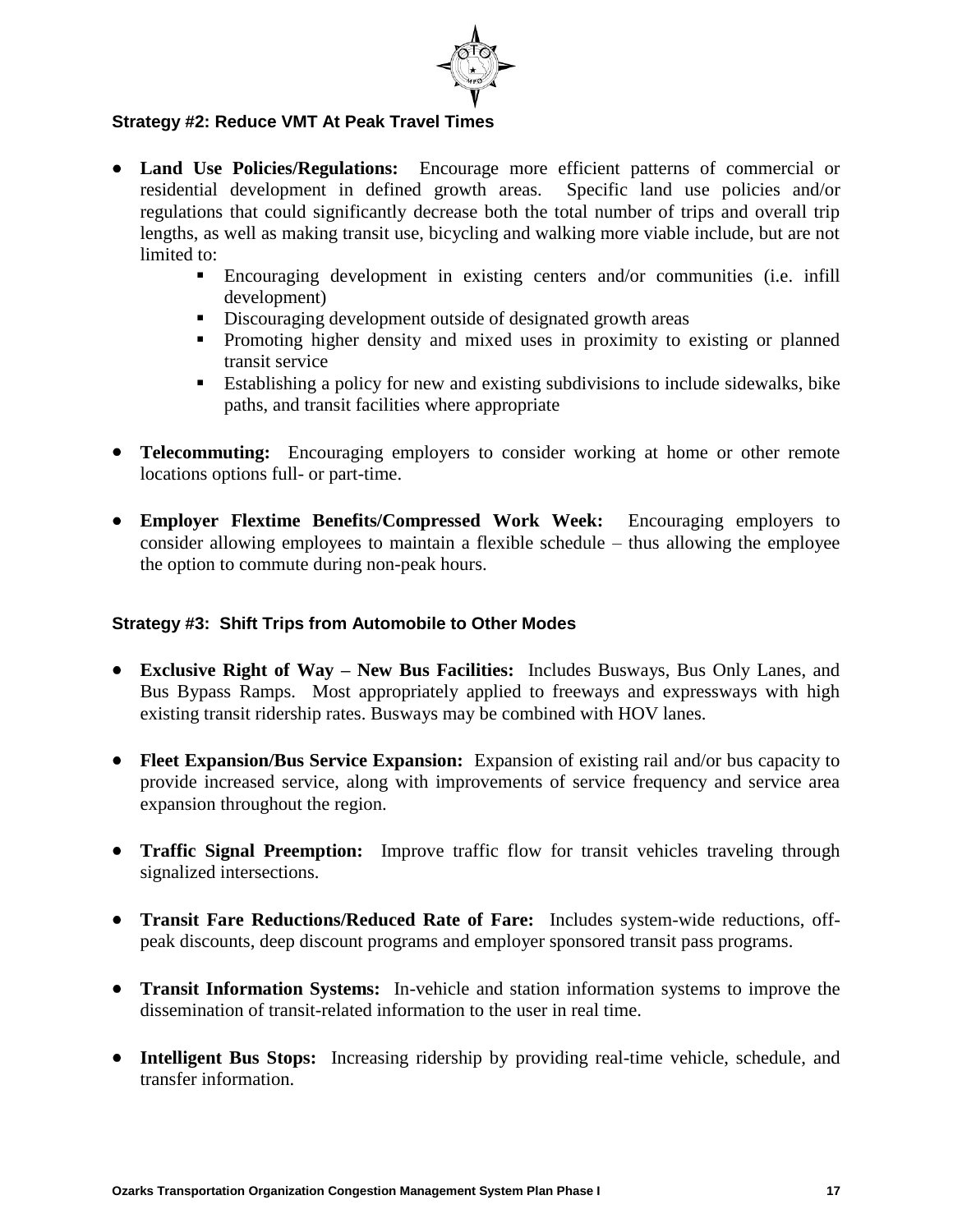

- **Improved Intermodal Connections:** Improve the efficiency and functionality of Intermodal connectors where several modes of transportation are physically and operationally integrated.
- **Improved/Expanded Bicycle Network:** Includes on-road facilities, pathways, and greenways.
- **Bicycle Storage Systems:** Providing safe and secure places for bicyclists to store their bicycles with incentives to reduce number of automobile parking spaces.
- **Improved/Expanded Pedestrian Network:** Includes sidewalks, overpasses/tunnels, greenways and walkways.

#### **Strategy #4: Shift Trips from SOV to HOV Auto/Van**

- **Add High Occupancy Vehicle Lanes:** Most appropriate use on freeways and expressways. Requires vehicles traveling in such lanes to have a minimum number of passengers (usually 2 or 3).
- **Parking Management:** Preferential parking for carpools and vanpools as a low-cost incentive that can be used to encourage the utilization of alternative commuting modes.
- **Rideshare Matching Services:** Providing carpool/vanpool matching (where people who live and work close to each other are matched) and ridesharing information, resources, and services.
- Vanpool/Employer Shuttle Programs: Organizing groups of commuters to travel together in a passenger van or employer-provided shuttle on a regular basis.
- **Employer Trip Reduction Programs:** Organizing groups by offering pre-tax incentives or transit subsidies on a regular basis.
- **Improved/Increased Park-n-Ride Facilities & Capital Improvements:** Identifying any facilities that are in any phase of planning along corridors and address improvements to new or existing facilities.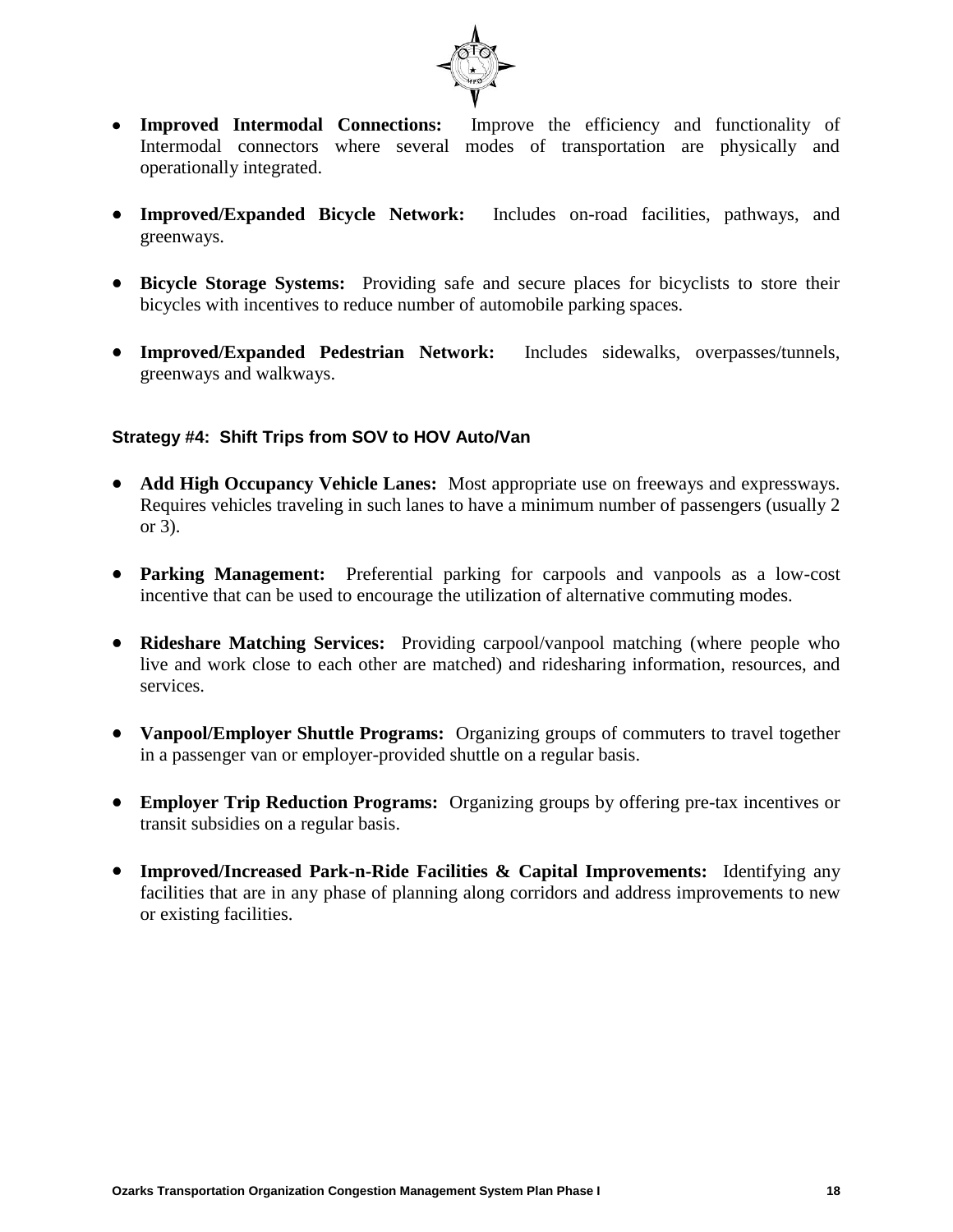

### **Strategy #5: Add Capacity**

- **Freeway Lanes:** Increasing the capacity of congested freeways through additional travel lanes.
- **Arterial Lanes:** Increasing the capacity of congested arterials through additional travel lanes.
- **Interchanges:** Any programmed/scheduled interchange additions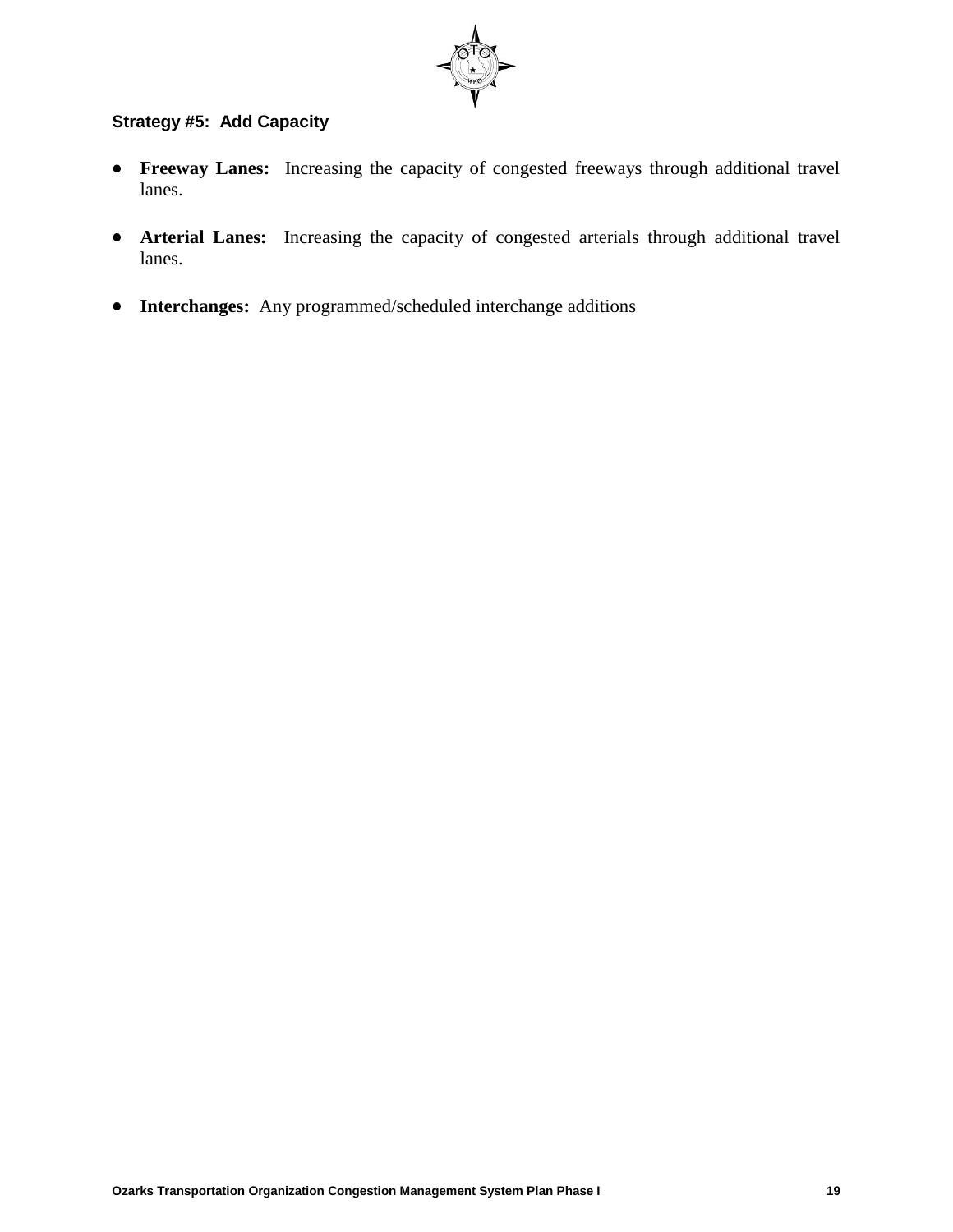

### **Mitigation Strategies to Address Non-Recurring Congestion**

Based on the inventory of congested facilities that is established in Phase II of the Congestion Management System, a listing of mitigation strategies for each facility in priority order from the **Available Strategies For Congestion Mitigation** table will be used to address congestion at each identified location. Included will be an explanation of how the strategies selected will be integrated into the UPWP or TIP. This section will be completed in Phase II. A Congested Facilities Task Force will be established to look at congestion mitigation strategies for specific corridors.

Incident programs vary in cost and sophistication, but all consist of detection/verification, response, clearance, traffic management, and information/routing programs. Incident detection and verification brings incidents to the attention of agencies responsible for traffic flow and safe operation on roads and highways. The faster an incident is detected, the faster it is cleared. There is a diversity of methods that can improve this process such as video cameras, electronic traffic monitoring devices, CB radios, and visual observation. Dispatchers should be trained to obtain precise information on location and magnitude of the incident, determining whether it is an incident or a stall, whether it is blocking the traffic, whether there are injuries, the type and number of vehicles, and other issues that would help the response team.

Table 4 lists options that may be used to reduce detection and verification time.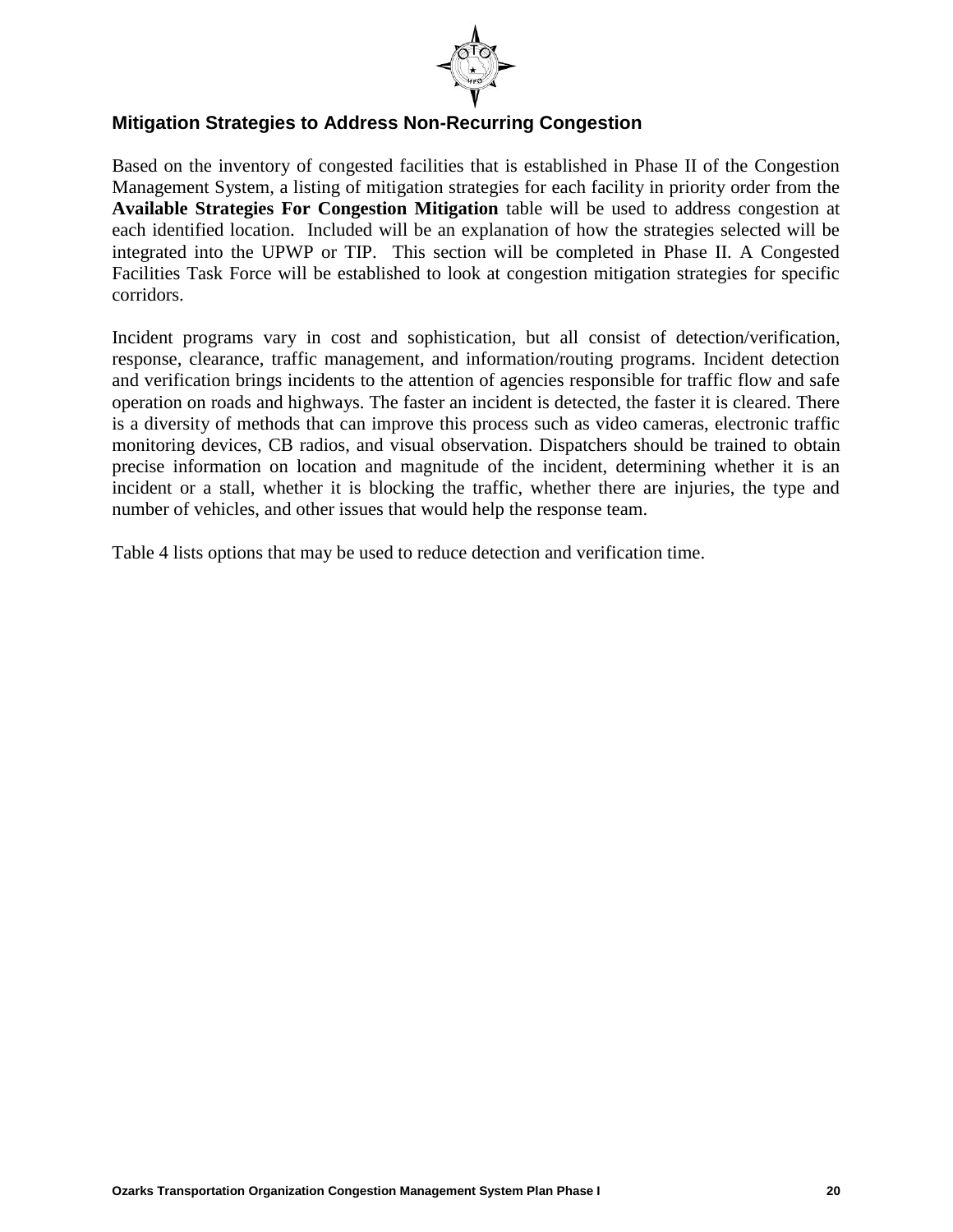

|  |  | <b>Table 4: Options for Reducing Detection and Verification Time</b> |  |
|--|--|----------------------------------------------------------------------|--|
|  |  |                                                                      |  |

| <b>Type of Program</b>                                       | <b>Potential</b><br><b>Benefits</b>                | <b>Potential Costs</b><br><b>Comments</b>    |                                                                                                                         |
|--------------------------------------------------------------|----------------------------------------------------|----------------------------------------------|-------------------------------------------------------------------------------------------------------------------------|
| Peak Period<br>Motorcycle Patrols                            | Very Substantial<br><b>Benefits</b>                | Moderate to<br><b>Substantial Costs</b>      | Roving motorcycle patrols can provide added surveillance<br>along high incident segments on freeway                     |
| Dedicated<br>Freeway/Service<br>Patrols                      | Moderate to Very<br>Substantial<br><b>Benefits</b> | Moderate to Very<br><b>Substantial Costs</b> | Roving patrols along high incident segments of the freeway<br>can serve to reduce incident detection times              |
| Motorist Aid Call<br>Box/Telephone                           | Moderate<br><b>Benefits</b>                        | <b>Substantial Costs</b>                     | May incur added costs or complications because of required<br>utility work                                              |
| <b>Incident Phone</b><br>Lines                               | <b>Minor Benefits</b>                              | <b>Moderate Costs</b>                        | Requires an initial publicity effort and continued<br>cooperation with media agencies                                   |
| Cellular<br>Telephones                                       | Very Substantial<br><b>Benefits</b>                | <b>Minor Costs</b>                           | Information should be distributed to cellular phone users<br>describing proper incident reporting techniques            |
| Citizen Band (CB)<br>Radio Monitoring                        | Moderate<br><b>Benefits</b>                        | <b>Minor Costs</b>                           | Information should be distributed to CB radio operators<br>describing proper incident reporting techniques              |
| Volunteer Watch                                              | <b>Minor Benefits</b>                              | <b>Minor Costs</b>                           | Training efforts may be wasted on short-term or non-<br>dedicated volunteers                                            |
| Ties with<br>Transit/Taxi<br>Companies                       | Substantial<br><b>Benefits</b>                     | <b>Minor Costs</b>                           | Can be expensive to cover all routes or limited to only those<br>who travel on the freeway or other high incident areas |
| Aircraft Patrol                                              | Minor to Very<br>Substantial<br><b>Benefits</b>    | Minor to Very<br><b>Substantial Costs</b>    | May be limited by noise or density restrictions                                                                         |
| Electronic Loop<br>Detection                                 | Moderate<br><b>Benefits</b>                        | <b>Substantial Costs</b>                     | Can also serve other operations functions, but may give<br>false calls in incident detection                            |
| Video and Closed<br>Circuit TV                               | Very Substantial<br><b>Benefits</b>                | Very Substantial Costs                       | Can also serve many other operations functions such as<br>volume, speed, and vehicle classifications of incidents       |
| Central Information<br>Processing and<br><b>Control Site</b> | Substantial<br><b>Benefits</b>                     | <b>Substantial Costs</b>                     | Centralization of information allows for better verification<br>of incidents                                            |

\* Mannering, Fred, Hallenbeck, Mark, Koehne, Jodi, Framework for Developing Incident Management Systems, Washington State Transportation Center, University of Washington, August 1991. <http://plan2op.fhwa.dot.gov/pdfs/Pdf1/Edl02810.pdf>

Once the response agencies are properly notified, each responsible agency must ensure the use of adequate wrecker equipment and fully trained certified personnel to handle the incident. An effective response process depends on having accurate information about the incident and resources that are necessary to clear the facility and return it to normal conditions. Incidents can be cleared with many techniques and equipment. Therefore, agencies must have adequate training to select the best response. The faster personnel and equipment reach an incident site the faster the incident is cleared, decreasing personnel costs associated with the incident management and costs to motorists associated with delay.

Table 5 shows recommended procedures that decrease response time.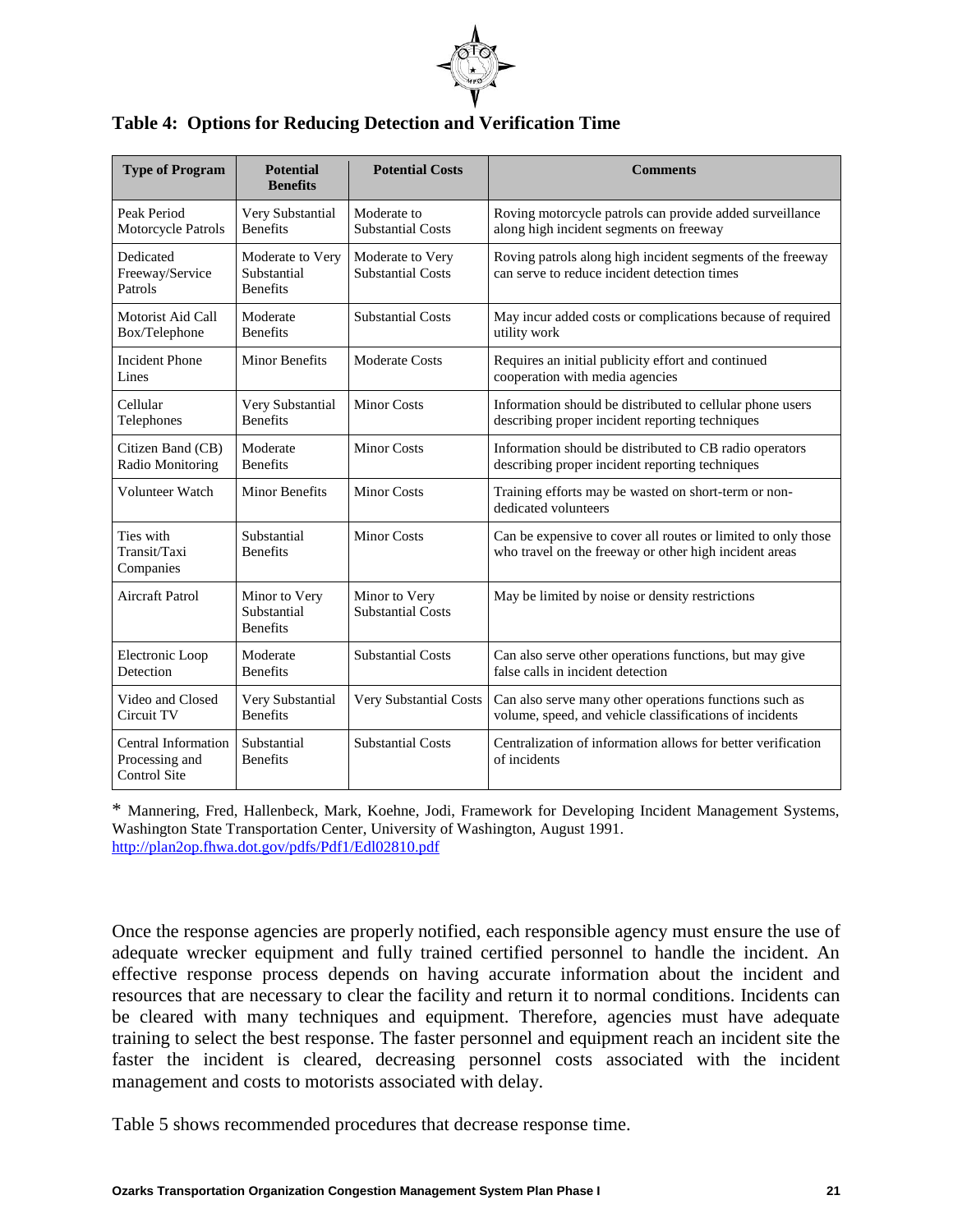

| <b>Table 5: Options for Improving Response Time</b> |  |  |  |  |
|-----------------------------------------------------|--|--|--|--|
|-----------------------------------------------------|--|--|--|--|

| <b>Type of Program</b>                                | <b>Potential Benefits</b>                       | <b>Potential Costs</b>                   | <b>Comments</b>                                                                                                                                                     |
|-------------------------------------------------------|-------------------------------------------------|------------------------------------------|---------------------------------------------------------------------------------------------------------------------------------------------------------------------|
| <b>Personnel Resource</b><br>List                     | <b>Substantial Benefits</b>                     | <b>Minor Costs</b>                       | Can save time in locating specially trained personnel if list<br>is comprehensive (involving all responding agencies) and<br>frequently updated                     |
| Equipment and<br><b>Materials Resource</b><br>List    | <b>Substantial Benefits</b>                     | <b>Minor Costs</b>                       | Can save time in locating specially trained personnel if list<br>is comprehensive (involving all responding agencies) and<br>frequently updated                     |
| Peak Period<br>Motorcycle Patrols                     | Very Substantial<br><b>Benefits</b>             | Moderate to<br><b>Substantial Costs</b>  | Roving motorcycle patrols can provide added surveillance<br>along high incident segments of freeway                                                                 |
| Dedicated<br>Freeway/Service<br>Patrols               | Moderate to Very<br><b>Substantial Benefits</b> | Moderate to Very<br>Substantial<br>Costs | Roving patrols can reduce the response times required by<br>response vehicles departing from a location removed from<br>the freeway                                 |
| Personnel Training<br>Program                         | <b>Substantial Benefits</b>                     | <b>Moderate Costs</b>                    | An emphasis on personnel training through knowledge and<br>repetition of tasks can reduce required response times                                                   |
| Tow Truck/Removal<br><b>Crane Contracts</b>           | <b>Moderate Benefits</b>                        | <b>Minor Costs</b>                       | Provides faster access to equipment, but may create<br>dissention with other capable private agencies                                                               |
| Improved Interagency<br>Radio<br>Communication        | <b>Substantial Benefits</b>                     | Minor to<br>Moderate Costs               | Adequate communication between the various responding<br>agencies can help to insure that the closest response vehicle<br>is called to the incident scene           |
| Ordinances<br>Governing Travel on<br>Shoulder         | <b>Minor Benefits</b>                           | <b>Minor Costs</b>                       | Can provide additional travel lane for response vehicles<br>during emergencies but may be severely limited by space<br>constraints                                  |
| <b>Emergency Vehicle</b><br>Access                    | <b>Moderate Benefits</b>                        | <b>Moderate Costs</b>                    | Requires identification of those freeway links that suffer<br>from poor access                                                                                      |
| <b>Alternative Route</b><br>Planning                  | <b>Moderate Benefits</b>                        | <b>Minor Costs</b>                       | If properly planned, can allow quicker access to incident site<br>by response vehicles                                                                              |
| <b>Equipment Storage</b><br><b>Sites</b>              | <b>Moderate Benefits</b>                        | Minor to<br><b>Moderate Costs</b>        | Provides faster access to equipment or materials                                                                                                                    |
| Administrative<br><b>Traffic Management</b><br>Teams  | <b>Minor Benefits</b>                           | <b>Minor Costs</b>                       | Provides a forum to discuss and provide funding for area<br>incident management programs aimed at improving<br>response times                                       |
| <b>Public Education</b><br>Program                    | <b>Substantial Benefits</b>                     | <b>Minor Costs</b>                       | Can educate drivers regarding disabled vehicle removal<br>policies and can resolve many incidents without the need for<br>an actual response                        |
| Central Information<br>Processing and<br>Control Site | <b>Substantial Benefits</b>                     | <b>Substantial Costs</b>                 | Provides a single location for monitoring incidents, so that<br>data from multiple sources can be used to more quickly<br>determine the appropriate response action |
| <b>Closely Spaced</b><br><b>Milepost Markers</b>      | <b>Moderate Benefits</b>                        | <b>Minor Costs</b>                       | Always fast, accurate, easy location of incidents, which<br>improves the speed with which response actions can be<br>brought to bear                                |

\* Mannering, Fred, Hallenbeck, Mark, Koehne, Jodi, Framework for Developing Incident Management Systems, Washington State Transportation Center, University of Washington, August 1991. <http://plan2op.fhwa.dot.gov/pdfs/Pdf1/Edl02810.pdf>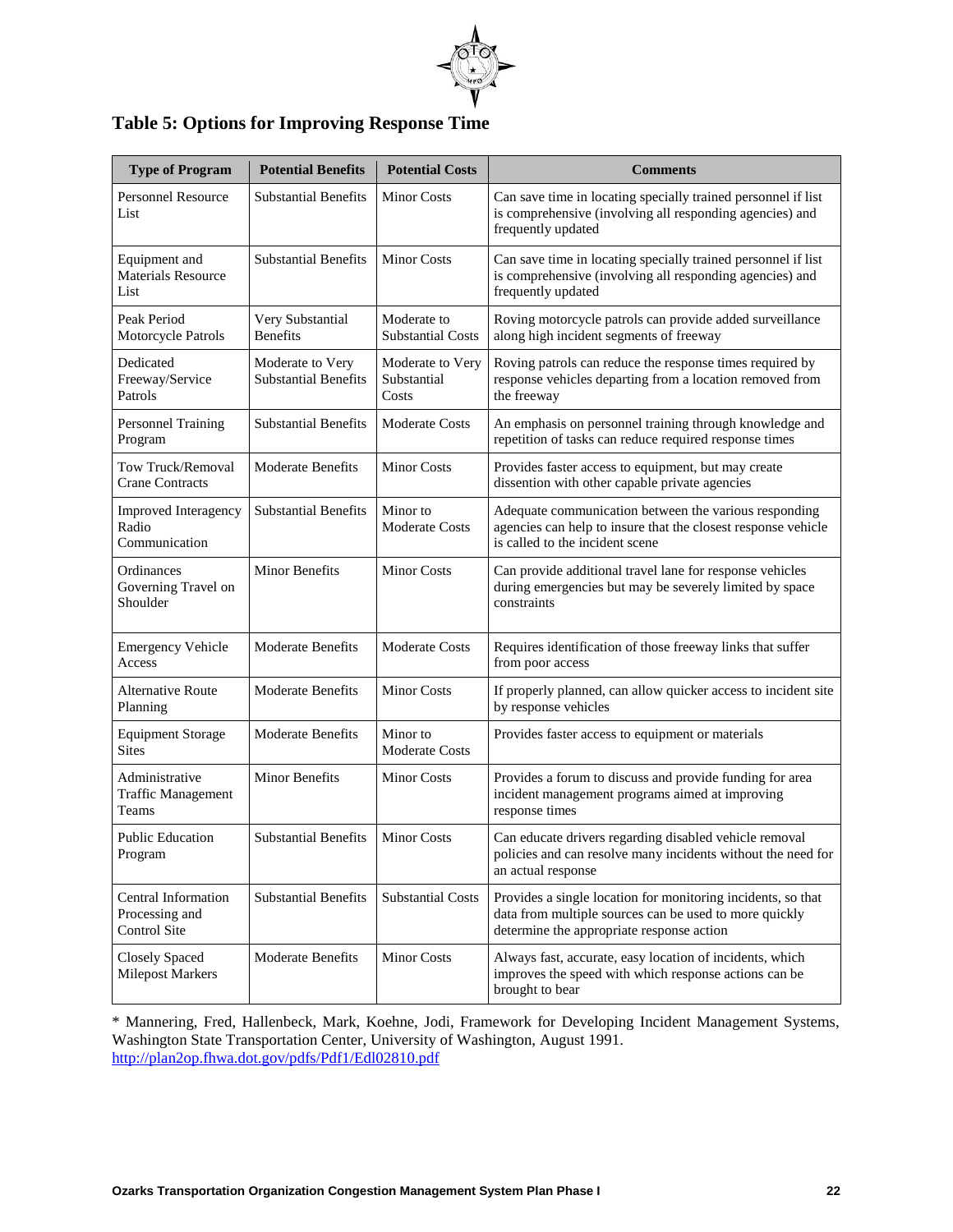

The effectiveness of the response is also a function of how well the personnel at the scene manage the incident site. First responders should direct all driveable accident vehicles to a safe location out of traffic and then direct other response vehicles to park out of traffic and if possible on the right shoulder. Each agency should coordinate activities with the incident managers and maintain a cooperative effort. Table 6 shows recommended techniques to improve site management.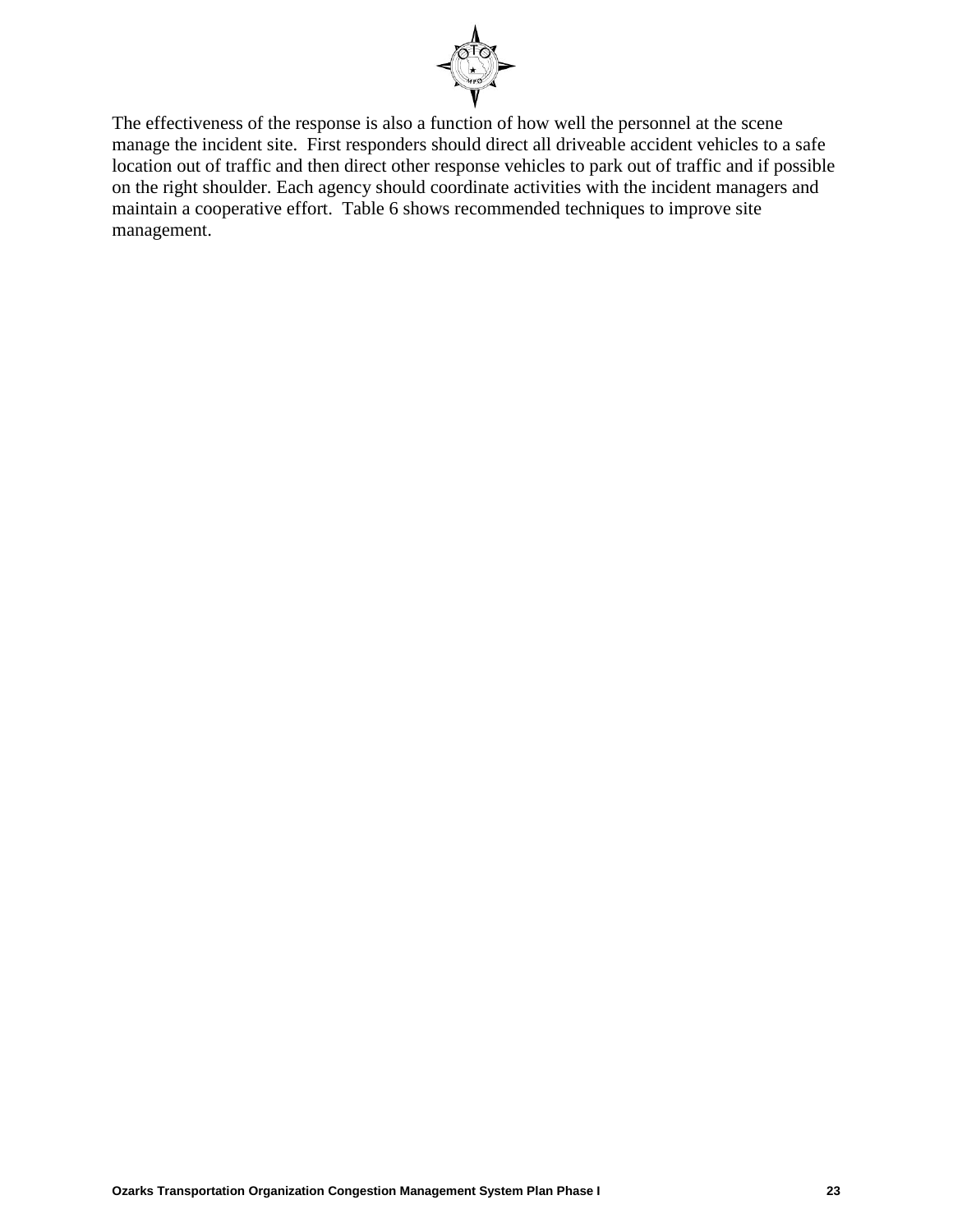

#### **Table 6: Options for Improving Site Management**

| <b>Type of Program</b>                                      | <b>Potential</b><br><b>Benefits</b>                | <b>Potential</b><br><b>Costs</b>    | <b>Comments</b>                                                                                                                                          |
|-------------------------------------------------------------|----------------------------------------------------|-------------------------------------|----------------------------------------------------------------------------------------------------------------------------------------------------------|
| <b>Incident Response</b><br>Teams                           | Moderate to Very<br>Substantial<br><b>Benefits</b> | Minor to<br>Substantial<br>Costs    | Highly trained, coordinated response teams can greatly reduce site<br>management delays and can reduce interagency conflicts                             |
| Personnel Training<br>Programs                              | Substantial<br><b>Benefits</b>                     | Moderate<br>Costs                   | Highly trained personnel can speed the management process as well<br>as reduce the number of interagency conflicts that may arise                        |
| Peak Period<br>Motorcycle Patrols                           | Very Substantial<br><b>Benefits</b>                | Moderate to<br>Substantial<br>Costs | Motorcycle patrols have more maneuverability in highly congested<br>areas and can access and carry out tasks vital to the incident<br>management process |
| Improved Interagency<br>Radio<br>Communication              | Substantial<br><b>Benefits</b>                     | Minor to<br>Moderate<br>Costs       | Direct communication between the various responding agencies can<br>reduce repetitious commands and improve interagency relationships                    |
| <b>Command Posts</b>                                        | Moderate<br><b>Benefits</b>                        | <b>Minor Costs</b>                  | Allows information and instruction to disseminate from a single,<br>central location, improving efficiency and reliability of information                |
| <b>Identification Arm</b><br><b>Bands</b>                   | <b>Minor Benefits</b>                              | <b>Minor Costs</b>                  | Allows quick differentiation between respondents and public or<br>media personnel who may also be present                                                |
| Properly Defined<br><b>Traffic Control</b><br>Techniques    | Substantial<br><b>Benefits</b>                     | <b>Minor Costs</b>                  | Provides greater safety for motoring public, as well as improving the<br>safety of the respondents                                                       |
| <b>Properly Defined</b><br>Parking for Response<br>Vehicles | Moderate<br><b>Benefits</b>                        | <b>Minor Costs</b>                  | Ensures that response vehicles and smooth operation of incident<br>management processes are not impeded and do not block excess<br>lanes                 |
| <b>Flashing Lights</b><br>Policy                            | <b>Minor Benefits</b>                              | <b>Minor Costs</b>                  | Need to consider safety of respondents, liability and impacts on<br>normal traffic flow                                                                  |
| Administrative<br><b>Traffic Management</b><br>Team         | <b>Minor Benefits</b>                              | <b>Minor Costs</b>                  | Provides a forum to discuss and provide funding for area incident<br>management programs aimed at improving site management efforts                      |
| Central Information<br>Processing and<br>Control Site       | Substantial<br><b>Benefits</b>                     | Substantial<br>Costs                | Central Collection and analysis of incident information allows for<br>more coordinated response to incidents                                             |
| <b>Alternative Route</b><br>Planning                        | Moderate<br><b>Benefits</b>                        | <b>Minor Costs</b>                  | Serves to improve both response and clearance efforts                                                                                                    |
| <b>Incident Response</b><br>Manual                          | Substantial<br><b>Benefits</b>                     | <b>Minor Costs</b>                  | Predetermined chain of command and responses can facilitate<br>decision-making, communications, and site management                                      |

\*Mannering, Fred, Hallenbeck, Mark, Koehne, Jodi, Framework for Developing Incident Management Systems, Washington State Transportation Center, University of Washington, August 1991. <http://plan2op.fhwa.dot.gov/pdfs/Pdf1/Edl02810.pdf>

The progress of the wrecker crews needs to be monitored to ensure substantial progress is being made. Loading or major repairs should be relocated to the shoulder. A police vehicle should be kept on the scene to assist with traffic protection until the incident is completely cleared. Table 7 provides information on techniques that can help to clear incidents quickly.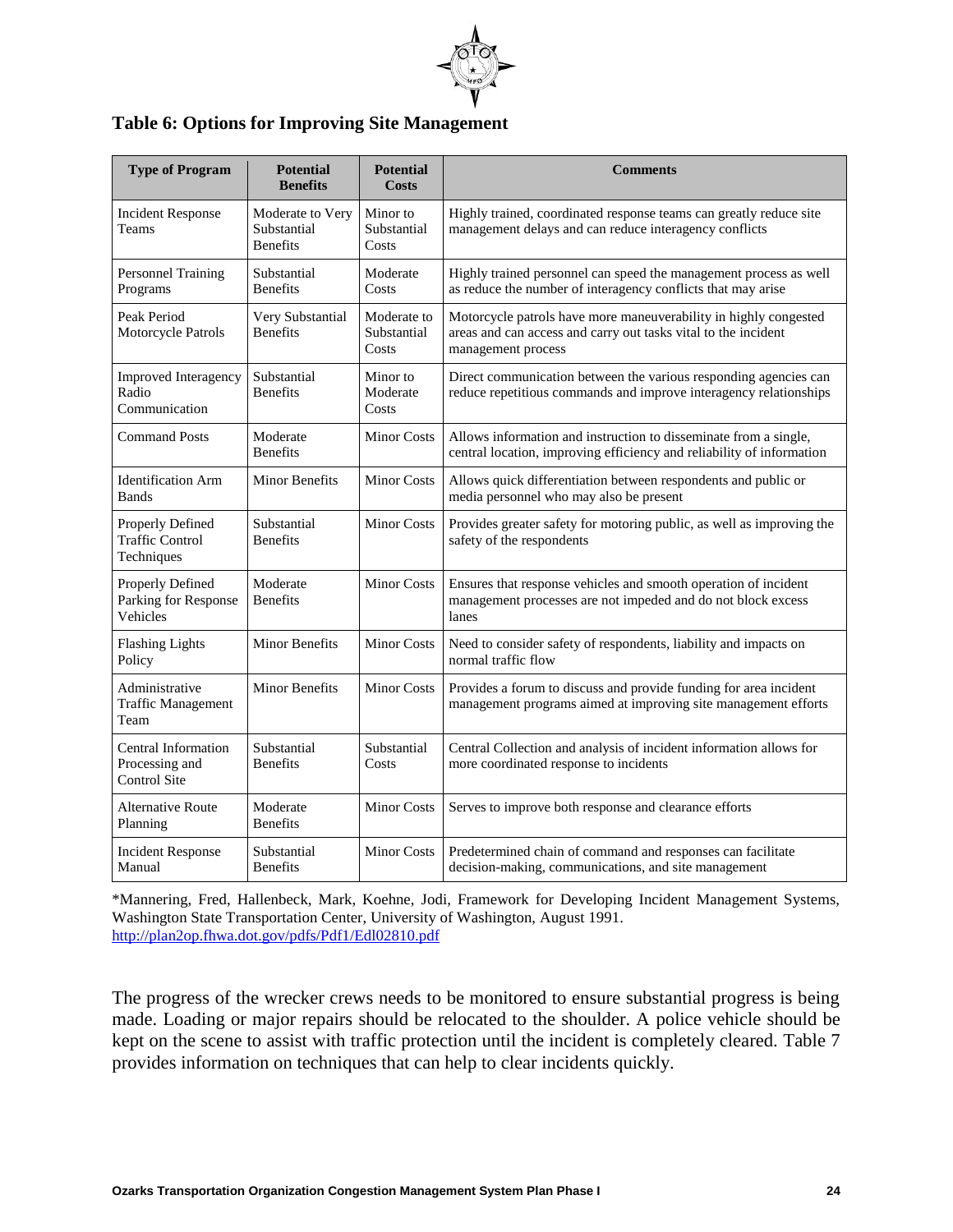

|  |  |  | <b>Table 7: Options for Reducing Clearance Time</b> |
|--|--|--|-----------------------------------------------------|
|--|--|--|-----------------------------------------------------|

| <b>Type of Program</b>                                    | <b>Potential Benefits</b>                                          | <b>Potential Costs</b>                                       | <b>Comments</b>                                                                                                                                                                    |
|-----------------------------------------------------------|--------------------------------------------------------------------|--------------------------------------------------------------|------------------------------------------------------------------------------------------------------------------------------------------------------------------------------------|
| Policy Requiring Fast<br>Vehicle Removal                  | Very Substantial<br><b>Benefits</b>                                | <b>Minor Costs</b>                                           | Serves to quickly restore the capacity of the roadway, but may<br>require passage of an ordinance to be used                                                                       |
| Accident<br><b>Investigation Sites</b>                    | <b>Moderate Benefits</b>                                           | <b>Moderate Costs</b><br>to Substantial<br>Costs             | Serves to improve the safety of the motoring public, as well as<br>improving the safety of the respondents, by removing the<br>incident from the roadway                           |
| Dedicated Freeway/<br>Service Patrol                      | <b>Moderate Benefits</b><br>to Very Substantial<br><b>Benefits</b> | <b>Moderate Costs</b><br>to Very<br><b>Substantial Costs</b> | Specially equipped freeway/service patrol vehicles can clear<br>most minor incidents without the assistance of other response<br>vehicles                                          |
| <b>Push Bumpers</b>                                       | <b>Moderate Benefits</b>                                           | <b>Minor Costs</b>                                           | Allows minor incidents to be cleared quickly                                                                                                                                       |
| Inflatable Air Bag<br>Systems                             | <b>Moderate Benefits</b>                                           | <b>Moderate Costs</b>                                        | Improves Clearance times for incidents usually involving<br>overturned trucks; however use is severely limited by the truck<br>trailer type involved.                              |
| Responsive Traffic<br><b>Control Systems</b>              | <b>Moderate Benefits</b>                                           | Very Substantial<br>Costs                                    | Can improve clearance efforts by limiting congestion in the<br>immediate area                                                                                                      |
| Variable Lane<br>Closure                                  | <b>Moderate Benefits</b>                                           | <b>Minor Costs</b>                                           | Can speed clearance efforts by limiting congestion in the<br>immediate area.                                                                                                       |
| Ordinances<br>Governing Shoulder<br>Travel                | Minor Benefits                                                     | <b>Minor Costs</b>                                           | Can provide additional travel lane for removing disabled<br>vehicles but may be severely limited by space constraints                                                              |
| <b>Emergency Vehicle</b><br>Access                        | <b>Moderate Benefits</b>                                           | <b>Moderate Costs</b>                                        | Requires identification of those freeway links, which suffer<br>from poor access                                                                                                   |
| Alternative Route<br>Planning                             | <b>Moderate Benefits</b>                                           | <b>Minor Costs</b>                                           | If implemented simultaneously with motorist information<br>programs, can serve to reduce congestion and improve mobility<br>at the incident site by rerouting uninvolved vehicles. |
| <b>Identification of Fire</b><br><b>Hydrant Locations</b> | <b>Moderate Benefits</b>                                           | <b>Minor Costs</b>                                           | Can greatly speed clearance efforts by allowing the quick<br>location of utilities in incidents involving fire                                                                     |
| <b>Incident Response</b><br>Teams                         | <b>Moderate Benefits</b><br>to Very Substantial<br><b>Benefits</b> | Minor Costs to<br><b>Substantial Costs</b>                   | Coordinated response teams should be trained in a variety of<br>equipment use to provide greatest clearance capabilities                                                           |
| Personnel Training<br>Programs                            | Substantial<br><b>Benefits</b>                                     | <b>Moderate Costs</b>                                        | An emphasis on personnel training through knowledge and<br>repetition of tasks can reduce required clearance times                                                                 |
| <b>Incident Response</b><br>Manual                        | Substantial<br><b>Benefits</b>                                     | <b>Minor Costs</b>                                           | Once developed, should be included in regular training<br>procedures to further clearance efforts                                                                                  |
| Hazardous Materials<br>Manual                             | Substantial<br><b>Benefits</b>                                     | <b>Minor Costs</b>                                           | Once developed, should be included in regular training<br>procedures to further clearance efforts                                                                                  |
| Administrative<br><b>Traffic Management</b><br>Teams      | Minor Benefits                                                     | <b>Minor Costs</b>                                           | Provides a forum to discuss and provide funding for area<br>incident management programs aimed at improving clearance<br>times                                                     |
| <b>Public Education</b><br>Program                        | Substantial<br><b>Benefits</b>                                     | <b>Minor Costs</b>                                           | Can educate drivers regarding disabled vehicle removal policies<br>and can result in the immediate clearance of disabled vehicles<br>off the freeway.                              |
| <b>Total Station</b><br><b>Surveying Equipment</b>        | Very Substantial<br><b>Benefits</b>                                | <b>Minor Costs</b>                                           | Can reduce the time required for accident investigation by<br>nearly half.                                                                                                         |

\* Mannering, Fred, Hallenbeck, Mark, Koehne, Jodi, Framework for Developing Incident Management Systems, Washington State Transportation Center, University of Washington, August 1991. <http://plan2op.fhwa.dot.gov/pdfs/Pdf1/Edl02810.pdf>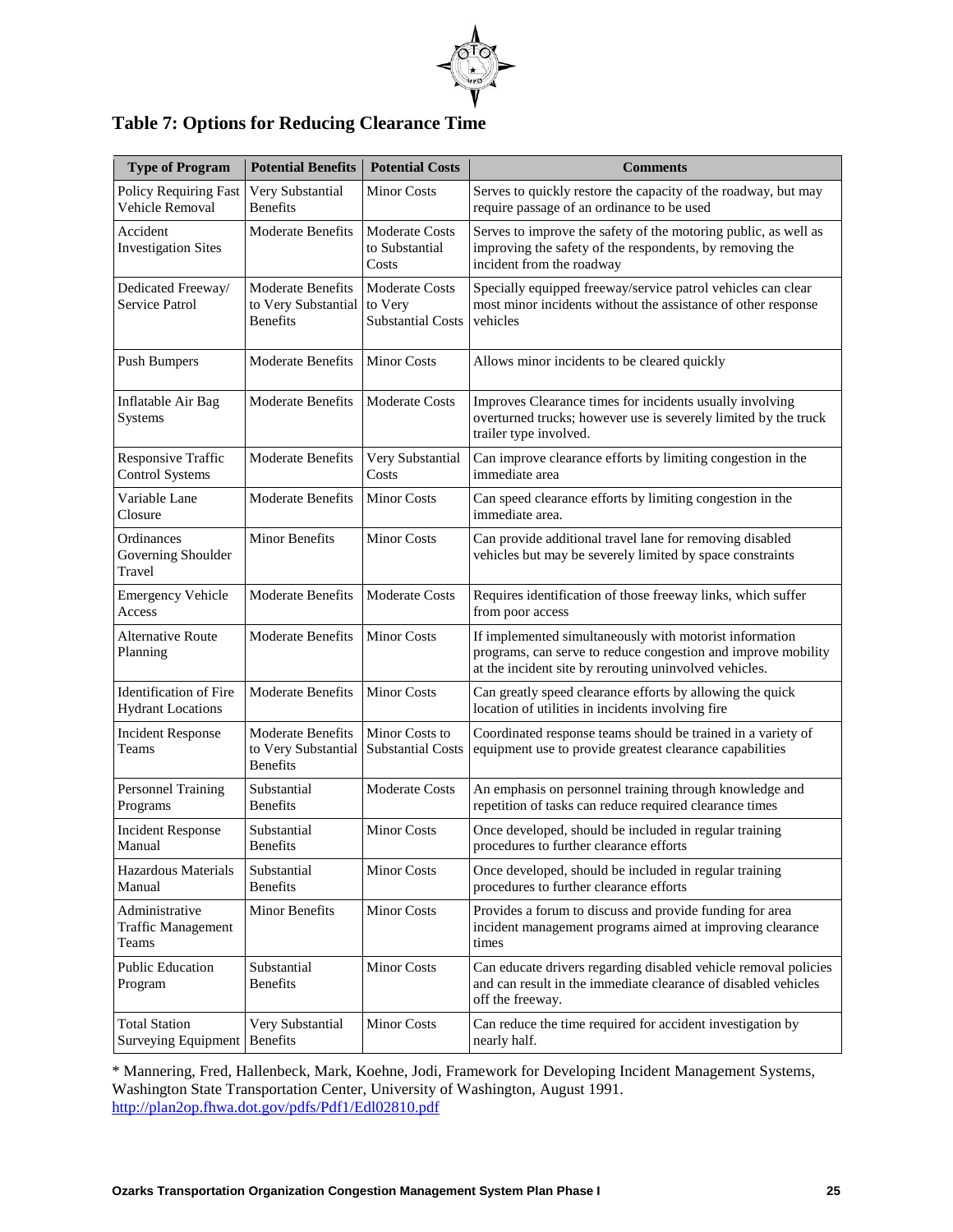

The final step of an incident management system is to alert motorists about the traffic situation. An effective motorists information system helps reduce traffic volumes and hazards near the incident site and provides information about the delay to motorists. Table 8 shows the various options for providing increased levels of incident information to motorists.

|  |  | <b>Table 8: Options for Improving Motorist Information</b> |
|--|--|------------------------------------------------------------|
|  |  |                                                            |

| <b>Type of Program</b>                                       | <b>Potential Benefits</b>                     | <b>Potential</b><br>Costs               | <b>Comments</b>                                                                                                                                                |
|--------------------------------------------------------------|-----------------------------------------------|-----------------------------------------|----------------------------------------------------------------------------------------------------------------------------------------------------------------|
| <b>Improved Media Ties</b>                                   | Moderate Benefits                             | Minor Costs                             | Information disseminated by the media must be.<br>effective and accurate and must therefore come<br>from a single and central dissemination point.             |
| <b>Highway Advisory</b><br>Radio                             | Minor Benefits to Moderate<br><b>Benefits</b> | Minor Costs to<br><b>Moderate Costs</b> | Variations include mobile and truck mounted, but<br>in each case must be kept current and accurate to be<br>utilized by the motoring public.                   |
| Variable Message Signs                                       | <b>Moderate Benefits</b>                      | Minor Costs to<br><b>Moderate Costs</b> | Variations include flap, matrix, drum, permanent<br>and portable, but in each case must be kept current<br>and accurate to be utilized by the motoring public. |
| Radio Data Systems<br>(RDS)                                  | <b>Substantial Benefits</b>                   | Very<br>Substantial<br>Costs            | Provides information to motorists when they want<br>it, but is still in the early implementation stage.                                                        |
| <b>Externally linked Route</b><br>Guidance (ELRG)<br>Systems | Very Substantial Benefits                     | Very<br>Substantial<br>Costs            | Provides the most comprehensive information<br>concerning traffic situations, but is still in<br>development stage.                                            |

\* Mannering, Fred, Hallenbeck, Mark, Koehne, Jodi, Framework for Developing Incident Management Systems, Washington State Transportation Center, University of Washington, August 1991. <http://plan2op.fhwa.dot.gov/pdfs/Pdf1/Edl02810.pdf>

#### **Recommended Incident Management Strategies**

An Incident Management Task Force should be formed to develop specific actions for incident management in the Ozarks Transportation Organization area. Other MPOs have such a task force and a compilation of their recommendations are detailed on the following page.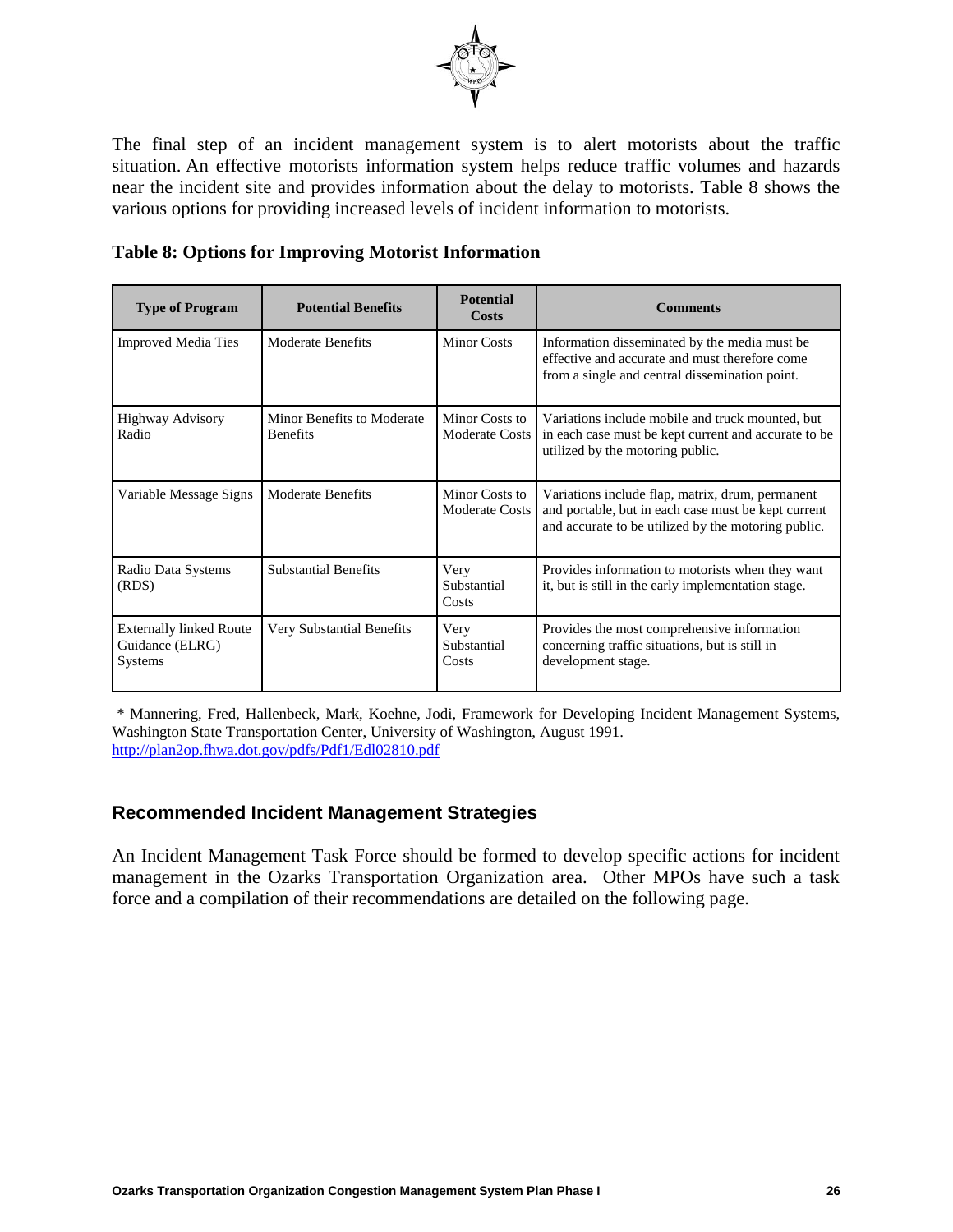

# **Table 9: Incident Management Actions**

| <b>Phase</b> | Component            | <b>Action</b>                                                                                                                                                                                                                                                           |
|--------------|----------------------|-------------------------------------------------------------------------------------------------------------------------------------------------------------------------------------------------------------------------------------------------------------------------|
| Immediate    | Prevention           | Design/construct highways with incident management specific elements i.e., Accident<br>Investigation Sites, emergency vehicle access sites, Intelligent Transportation System<br>infrastructure etc.                                                                    |
|              |                      | Document and classify characteristics of each and every incident to develop improvement<br>strategies for future incidents                                                                                                                                              |
|              |                      | Define what constitutes a major event and require the event promoter to mitigate traffic<br>congestion via a traffic plan                                                                                                                                               |
|              |                      | Focus on driver education particularly adult/commuter drivers: move vehicles in non-<br>injuries, be aware of location & safety features of roadway, report drunk or dangerous<br>drivers, avoid rubbernecking, practice safe driving habits, report placard info, etc. |
|              |                      | Develop a checklist for planners and engineers to use when developing new highway<br>plans which includes Intelligent Transportation System infrastructure elements                                                                                                     |
|              |                      | Develop policy/legislation to remove abandoned vehicles from shoulder within 6 hours                                                                                                                                                                                    |
|              | Detection            | Invite broadcast media to meeting to see how they may help                                                                                                                                                                                                              |
|              |                      | Improve communications e.g., more "* 55" signs                                                                                                                                                                                                                          |
|              |                      | Establish a cellular phone network of commuters trained to call a communications center<br>with traffic reports                                                                                                                                                         |
|              |                      | Use existing temporary variable message signs at key interchanges                                                                                                                                                                                                       |
|              |                      | Signage on all street over and underpasses with street name and refer to expressways by<br>their numeric names                                                                                                                                                          |
|              | Response             | Ensure very prompt response from tow truck                                                                                                                                                                                                                              |
|              | Clearance            | Move vehicles as soon as possible even from shoulder or median                                                                                                                                                                                                          |
|              |                      | First agency on site advise dispatcher about other resources that may be required                                                                                                                                                                                       |
|              |                      | Develop a coordinated media program to page media with incident locations and alternate<br>routes                                                                                                                                                                       |
|              |                      | All response personnel should leave the site as soon as possible                                                                                                                                                                                                        |
|              | Motorist Information | Invite broadcast media to meeting to see how they may help                                                                                                                                                                                                              |
|              |                      | On future expressway construction projects include variable message signs at strategic<br>locations                                                                                                                                                                     |
|              |                      | Gain support of insurance companies in moving vehicles in non-injury incidents                                                                                                                                                                                          |
|              |                      | Include Auto Dealership Association for possible courtesy patrols                                                                                                                                                                                                       |
|              |                      | Coordinate with the media to report incidents and problems and not predictable<br>congestion                                                                                                                                                                            |
|              |                      | Develop public education campaign (see Prevention above)                                                                                                                                                                                                                |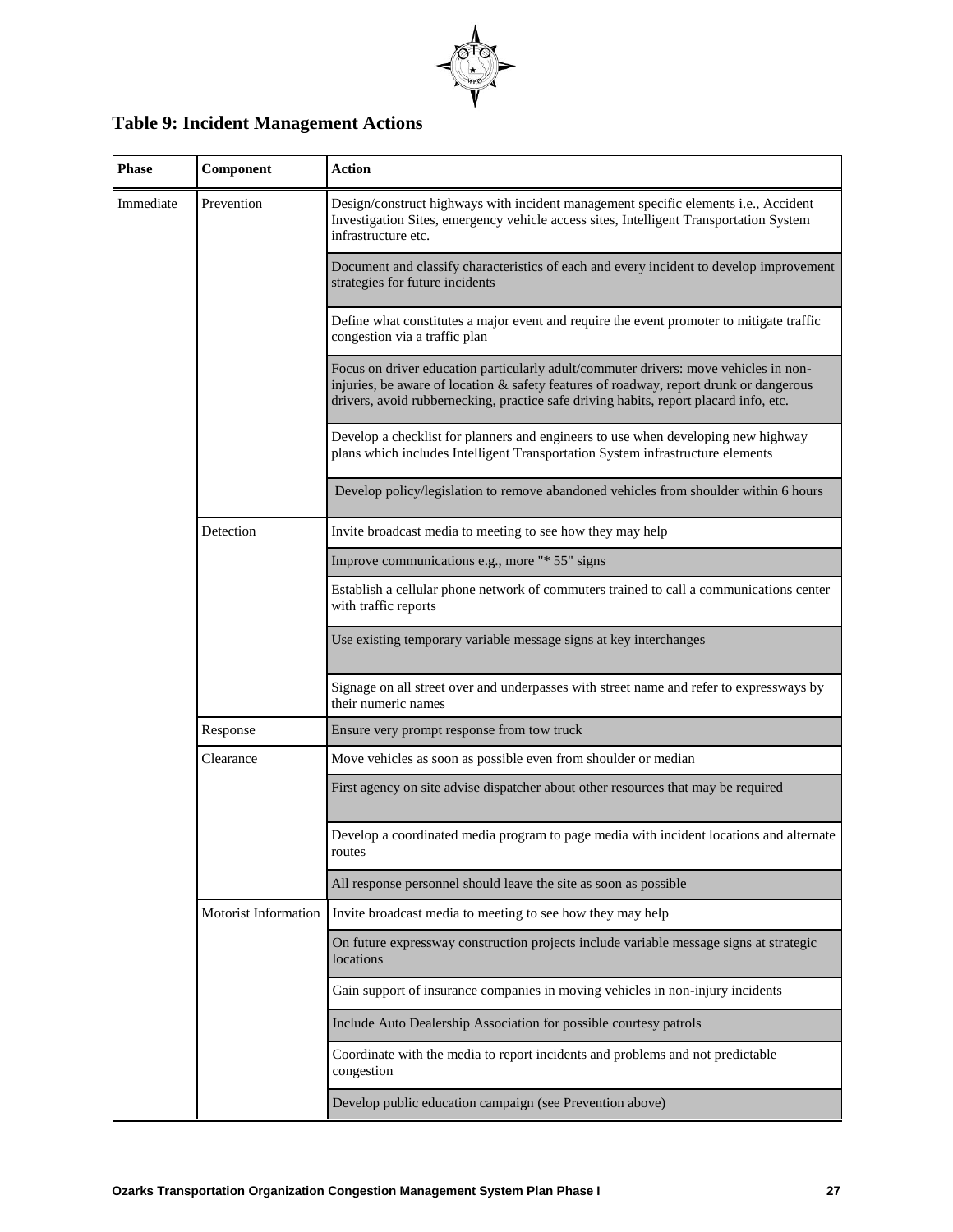

| Intermediate | Detection            | Include cooperation of wireless communications providers with regulation/legislation                              |
|--------------|----------------------|-------------------------------------------------------------------------------------------------------------------|
|              | Response             | OHP (for expressways) obtain an Alpha-numeric paging system                                                       |
|              |                      | Put radio station numbers in Alpha-numeric system to notify motorists via broadcast<br>media                      |
|              | Clearance            | Establish an Incident Command System (on site protocol)                                                           |
|              |                      | Develop Alternate Route manual for multi-agency use                                                               |
|              |                      | Establish a courtesy patrol to help motorist with minor problems (via car dealerships<br>participation)           |
|              | Motorist Information | Develop crawl message in cable interrupt system                                                                   |
|              |                      | Public information that state law allows vehicles to be moved, e.g., "Don't Clog That<br>Artery" campaign         |
| Long Range   | Prevention           | Promote and support safer/smart vehicles (drunk drivers cannot start a car)                                       |
|              |                      | Encourage Intelligent Transportation System measures to keep safe distance between<br>vehicles                    |
|              | Detection            | Establish a central communication center for a coordinated response to an incident                                |
|              |                      | Employ Aircraft and video cameras on expressways                                                                  |
|              |                      | Install permanent variable message boards and video surveillance at key locations                                 |
|              |                      | Include space for radio reporters to monitor information in a Traffic Management Center                           |
|              | Response             | Establish a central communication center (Traffic Management Center) for a coordinated<br>response to an incident |
|              | Clearance            | Establish traffic control, divert traffic (alternative routes), and advance warning to<br>motorists               |
|              |                      | Federal funding of an on-call push vehicle to assist courtesy patrol and assign one patrol<br>per corridor        |
|              | Motorist Information | Involve TCI cable in establishing a 24-hr channel to illustrate real time incidents and<br>alternate routes       |
|              |                      | Present real-time traffic information on a web site                                                               |

The implementation of all these actions is supported by the MPO and shall be considered a part of the Congestion Management System for the Ozarks Transportation Organization once the Incident Management Task Force has signed off on specific recommendations. Intelligent Transportation Management should help the Ozarks Transportation Organization minimize the impact of incidents through co-ordination and implementation of some of the actions mentioned in Tables 4-8.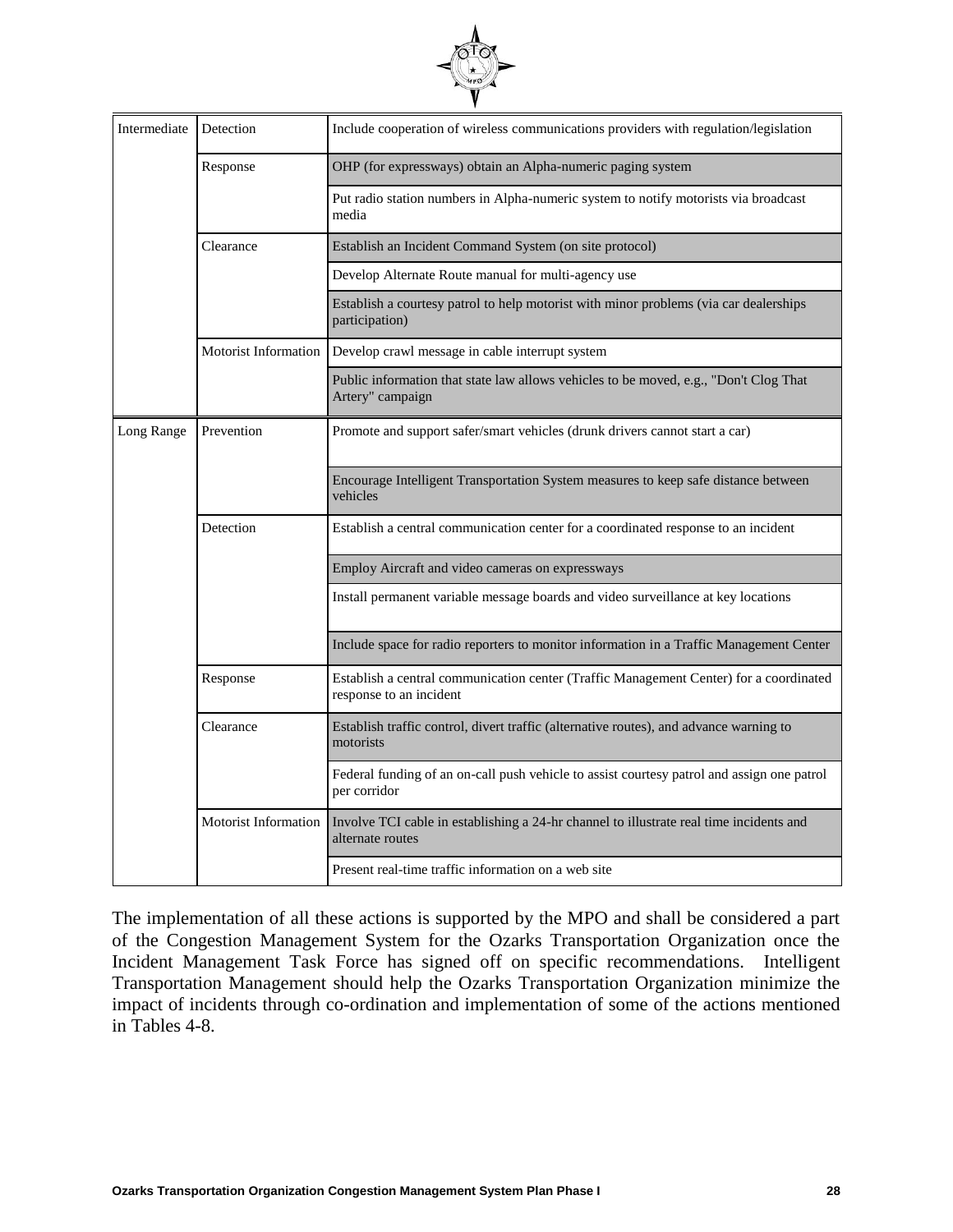

# **System Monitoring**

As the final step in the development of the regional Congestion Management System, the task of monitoring the system serves two main purposes:

- 1. To track the effectiveness of the implemented CMS strategies over time;
- 2. To continue data collection efforts to support/refine the CMS.

## **Effectiveness Tracking**

The effectiveness of the implemented strategies put forth in this report will be monitored and tracked through subsequent years' CMS reports *and* through the Ozarks Transportation Organization informal activities review. The Ozarks Transportation Organization conducts this informal review during the development of the annual Unified Planning Work Program. This review includes:

- Progress towards the goals, objectives and activities defined in our Regional Transportation Plan.
- Projects programmed in the Transportation Improvement Program and their impact on regional transportation goals.
- Changes in social, economic, or transportation indicators that may need to be addressed by the MPO in the coming year.

As the member jurisdictions and agencies of the Ozarks Transportation Organization become familiar with the CMS process and the data collection efforts required to make the process effective, more time and resources will be devoted to monitoring the network conditions and reviewing CMS recommendations made from the previous year. This provides a mechanism to analyze the significance of the data that has been collected and to note any trends. It is expected that the increased data efforts from this, the Ozarks Transportation Organization's first CMS, will make it easier to perform an analysis to evaluate the conditions in our region.

### **Data Collection Activities to Support System Monitoring**

In order to support both the monitoring of system effectiveness as well as increasing the database of congestion-related data to draw from for subsequent years' CMS analyses, the following data collection activities are proposed:

- **Intersection Turning Movement Count Data -** The intersection turning movement count data collection effort will supplement the existing information in the City of Springfield intersection database. Data will include total turning movement counts during morning and evening peak periods, overall intersection level of service ratings, and recommendations for improvement at CMS determined intersections.
- **Continuation of Roadway Travel Time Data -** The roadway travel time data collection effort will begin with the Missouri Department of Transportation in FY06. In the interim, the Congestion Management Task Force of the Ozarks Transportation Organization Technical Committee will calculate travel speed estimates. The data collected will include segment name and length, mean peak travel time, mean peak travel speed, total peak delay, peak delay